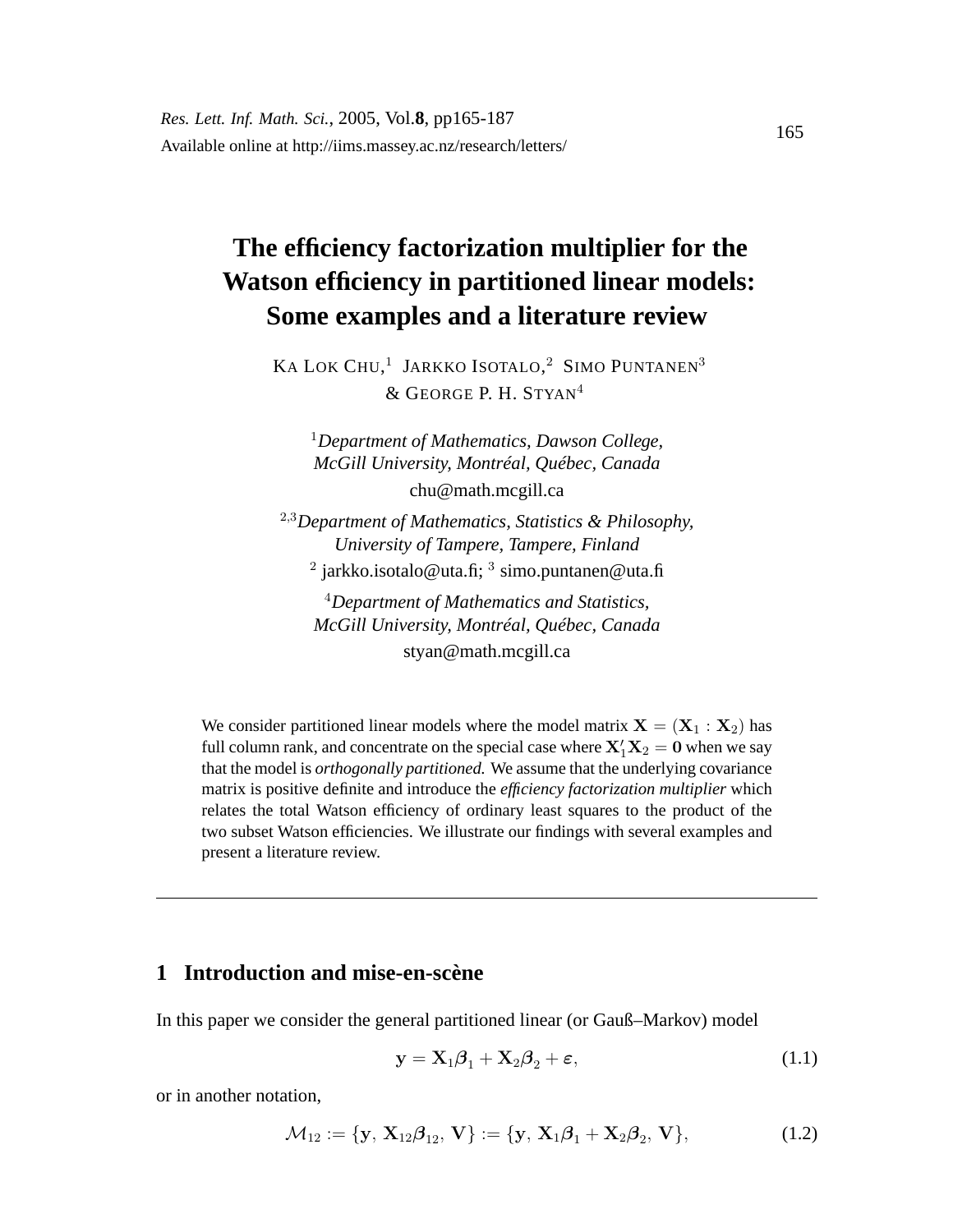with

$$
E(\mathbf{y}) = \mathbf{X}_{12} \boldsymbol{\beta}_{12}, \ \ E(\boldsymbol{\varepsilon}) = \mathbf{0}, \ \ \text{cov}(\mathbf{y}) = \text{cov}(\boldsymbol{\varepsilon}) = \mathbf{V}, \tag{1.3}
$$

where  $E(\cdot)$  denotes expectation (or expected value) and  $cov(\cdot)$  denotes the covariance (or dispersion) matrix. The vector y is an  $n \times 1$  observable random vector,  $\varepsilon$  is an  $n \times 1$ unobservable random error vector, and

$$
\beta_{12} = \begin{pmatrix} \beta_1 \\ \beta_2 \end{pmatrix} \tag{1.4}
$$

is a  $p_{12} \times 1$  vector of unknown parameters with  $p_{12} = p_1 + p_2 = p$ , with  $\beta_1$   $(p_1 \times 1)$  and  $\beta_2$  ( $p_2 \times 1$ ). The model (or design) matrix  $\mathbf{X}_{12}$  is  $n \times p_{12}$  and is partitioned columnwise as

$$
\mathbf{X}_{12} = (\mathbf{X}_1 : \mathbf{X}_2), \tag{1.5}
$$

with  $p_{12} = p_1 + p_2$ ,  $\mathbf{X}_1$  ( $n \times p_1$ ) and  $\mathbf{X}_2$  ( $n \times p_2$ ). Both the model matrix  $\mathbf{X}_{12}$  and the covariance matrix V are known. Usually the model matrix  $X_{12}$  is denoted by just X and the number of its columns by just  $p$ .

When the model matrix  $X_{12}$  has full column rank and the covariance matrix V is positive definite, then as is well known, the vector  $\beta_{12}$  is estimable, and the OLSE (ordinary least squares estimator) and the BLUE (best linear unbiased estimator or Aitken estimator) of  $\beta_{12}$  under the full model  $\mathcal{M}_{12}$  are, respectively,

$$
OLSE(\beta_{12} | \mathcal{M}_{12}) = \hat{\beta}_{12} = \begin{pmatrix} \hat{\beta}_1 \\ \hat{\beta}_2 \end{pmatrix} = (\mathbf{X}_{12}' \mathbf{X}_{12})^{-1} \mathbf{X}_{12}' \mathbf{y}
$$
(1.6a)

$$
BLUE(\beta_{12} | \mathcal{M}_{12}) = \tilde{\beta}_{12} = \begin{pmatrix} \tilde{\beta}_1 \\ \tilde{\beta}_2 \end{pmatrix} = (\mathbf{X}_{12}' \mathbf{V}^{-1} \mathbf{X}_{12})^{-1} \mathbf{X}_{12}' \mathbf{V}^{-1} \mathbf{y}, \quad (1.6b)
$$

with  $(\cdot)'$  denoting transpose. The corresponding covariance matrices are, respectively,

$$
cov(\hat{\boldsymbol{\beta}}_{12} | \mathcal{M}_{12}) = (\mathbf{X}_{12}' \mathbf{X}_{12})^{-1} \mathbf{X}_{12}' \mathbf{V} \mathbf{X}_{12} (\mathbf{X}_{12}' \mathbf{X}_{12})^{-1}
$$
(1.7a)

$$
cov(\tilde{\beta}_{12} | \mathcal{M}_{12}) = (\mathbf{X}_{12}' \mathbf{V}^{-1} \mathbf{X}_{12})^{-1},
$$
\n(1.7b)

and hence from the Gauß–Markov theorem [43], we have the Löwner ordering, see, e.g., Wang & Chow [55, p. 207],

$$
cov(\hat{\beta}_{12} | \mathcal{M}_{12}) \geq_{\mathsf{L}} cov(\tilde{\beta}_{12} | \mathcal{M}_{12}), \qquad (1.8)
$$

or equivalently, the matrix difference between the two matrices in (1.8) is nonnegative definite.

There is no unique way to measure how "bad" the OLSE could be with respect to the BLUE. Almost certainly the most frequently used measure is the *Watson efficiency* which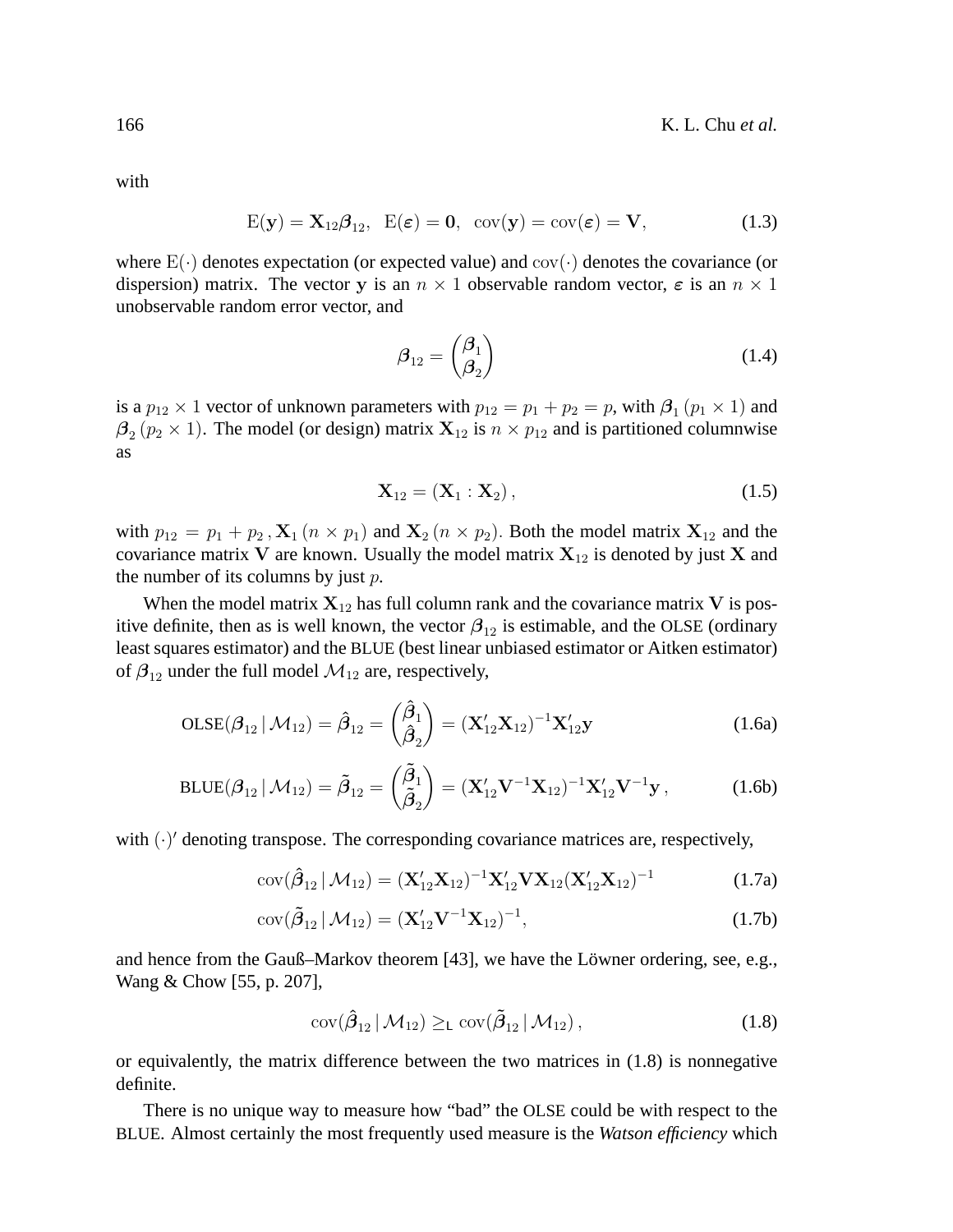is defined as the ratio of the generalized variances (determinants of the corresponding covariance matrices) in (1.7a) and (1.7b):

$$
\text{eff}(\hat{\beta}_{12} | \mathcal{M}_{12}) = \frac{|\text{cov}(\tilde{\beta}_{12} | \mathcal{M}_{12})|}{|\text{cov}(\hat{\beta}_{12} | \mathcal{M}_{12})|} = \frac{|\mathbf{X}_{12}' \mathbf{X}_{12}|^2}{|\mathbf{X}_{12}' \mathbf{V} \mathbf{X}_{12}| \cdot |\mathbf{X}_{12}' \mathbf{V}^{-1} \mathbf{X}_{12}|},
$$
(1.9)

where  $|\cdot|$  denotes determinant. We call  $\text{eff}(\hat{\beta}_{12} | \mathcal{M}_{12})$  as defined by (1.9) the *total Watson efficiency* of the OLSE  $\hat{\beta}_{12}$  in the model  $\overline{\mathcal{M}}_{12}$ .

We define the *subset Watson efficiency* of the OLSE  $\hat{\beta}_i$   $(i = 1, 2)$  in the model  $\mathcal{M}_{12}$ 

$$
\text{eff}(\hat{\beta}_1 \mid \mathcal{M}_{12}) = \frac{|\text{cov}(\tilde{\beta}_1 \mid \mathcal{M}_{12})|}{|\text{cov}(\hat{\beta}_1 \mid \mathcal{M}_{12})|}, \qquad \text{eff}(\hat{\beta}_2 \mid \mathcal{M}_{12}) = \frac{|\text{cov}(\tilde{\beta}_2 \mid \mathcal{M}_{12})|}{|\text{cov}(\hat{\beta}_2 \mid \mathcal{M}_{12})|} \qquad (1.10)
$$

and the *efficiency factorization multiplier*  $\gamma_{12}$  by

$$
\gamma_{12} = \frac{\text{eff}(\hat{\beta}_{12} \mid \mathcal{M}_{12})}{\text{eff}(\hat{\beta}_{1} \mid \mathcal{M}_{12}) \cdot \text{eff}(\hat{\beta}_{2} \mid \mathcal{M}_{12})},
$$
(1.11)

or equivalently by

$$
\text{eff}(\hat{\beta}_{12} | \mathcal{M}_{12}) = \gamma_{12} \cdot \text{eff}(\hat{\beta}_1 | \mathcal{M}_{12}) \cdot \text{eff}(\hat{\beta}_2 | \mathcal{M}_{12}). \tag{1.12}
$$

We are interested in characterizing  $\gamma_{12} > 1$ ,  $\gamma_{12} = 1$ , or  $\gamma_{12} < 1$ . When  $\gamma_{12} = 1$ , i.e.,

eff
$$
(\hat{\beta}_{12} | \mathcal{M}_{12}) = \text{eff}(\hat{\beta}_1 | \mathcal{M}_{12}) \cdot \text{eff}(\hat{\beta}_2 | \mathcal{M}_{12}),
$$
 (1.13)

then we say that the Watson efficiency *factorizes*. Since the Watson efficiency is nonnegative and can never exceed 1, it follows at once from (1.13) that

$$
\text{eff}(\hat{\beta}_{12} \mid \mathcal{M}_{12}) = 1 \quad \& \quad \gamma_{12} = 1 \quad \Rightarrow \quad \text{eff}(\hat{\beta}_1 \mid \mathcal{M}_{12}) = 1 \quad \& \quad \text{eff}(\hat{\beta}_2 \mid \mathcal{M}_{12}) = 1. \tag{1.14}
$$

But we may strengthen the result (1.14) to

$$
\text{eff}(\hat{\beta}_{12} \mid \mathcal{M}_{12}) = 1 \quad \Rightarrow \quad \gamma_{12} = 1 \quad \& \quad \text{eff}(\hat{\beta}_1 \mid \mathcal{M}_{12}) = 1 \quad \& \quad \text{eff}(\hat{\beta}_2 \mid \mathcal{M}_{12}) = 1. \tag{1.15}
$$

To prove (1.15), we note that from (1.8) it follows at once that

$$
|\operatorname{cov}(\hat{\beta}_{12} \mid \mathcal{M}_{12})| \ge |\operatorname{cov}(\tilde{\beta}_{12} \mid \mathcal{M}_{12})|
$$
\n(1.16)

with equality if and only if the covariance matrices in  $(1.16)$  are equal, see, e.g., Marshall & Olkin [42, (1979)], and then in the model  $\mathcal{M}_{12}$ 

$$
\hat{\beta}_{12} = \tilde{\beta}_{12} \tag{1.17}
$$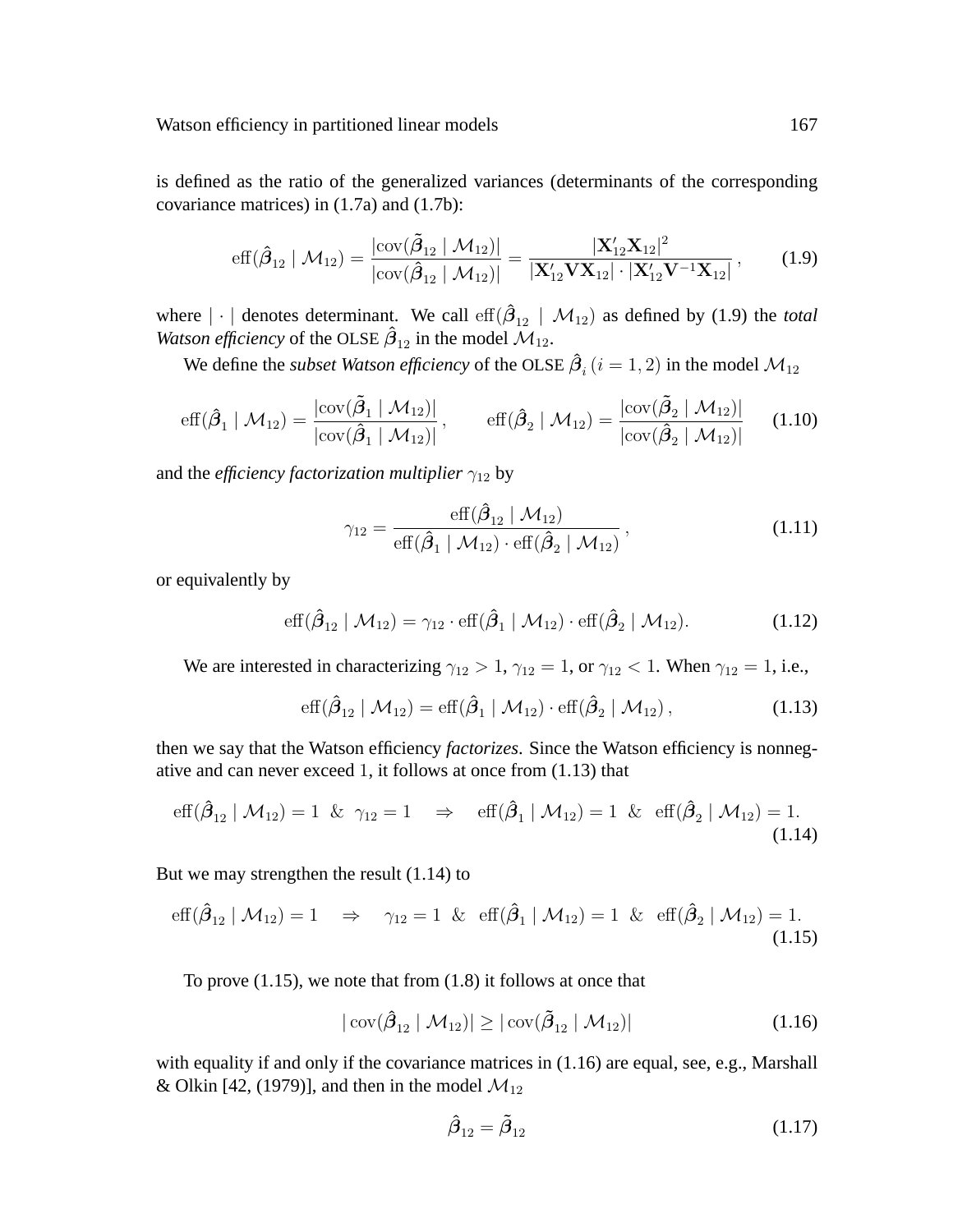with probability 1. This result together with the definition (1.11) establishes (1.15).

When

$$
\text{eff}(\hat{\beta}_{12} \mid \mathcal{M}_{12}) = \text{eff}(\hat{\beta}_1 \mid \mathcal{M}_{12}) \iff \gamma_{12} \cdot \text{eff}(\hat{\beta}_2 \mid \mathcal{M}_{12}) = 1, \quad (1.18)
$$

or when

$$
\text{eff}(\hat{\beta}_{12} \mid \mathcal{M}_{12}) = \text{eff}(\hat{\beta}_2 \mid \mathcal{M}_{12}) \iff \gamma_{12} \cdot \text{eff}(\hat{\beta}_1 \mid \mathcal{M}_{12}) = 1, \quad (1.19)
$$

then we say that there is a *reduction of the Watson efficiency of type 1*. When

$$
\text{eff}(\hat{\beta}_{12} \mid \mathcal{M}_{12}) = \gamma_{12} \cdot \text{eff}(\hat{\beta}_1 \mid \mathcal{M}_{12}) \iff \text{eff}(\hat{\beta}_2 \mid \mathcal{M}_{12}) = 1, \quad (1.20)
$$

or when

$$
\text{eff}(\hat{\beta}_{12} \mid \mathcal{M}_{12}) = \gamma_{12} \cdot \text{eff}(\hat{\beta}_2 \mid \mathcal{M}_{12}) \iff \text{eff}(\hat{\beta}_1 \mid \mathcal{M}_{12}) = 1, \quad (1.21)
$$

then we say that there is a *reduction of the Watson efficiency of type 2*.

We illustrate these formulas with several examples and review the relevant literature. For further related results see Chu [16] and Chu, Isotalo, Puntanen & Styan [17, 18, 19].

# **2 Examples**

# **Example 2.1:** A simple example with  $n = 4$  and  $p = 2$

For our first example let us consider the model matrix

$$
\mathbf{X}_{12} = (\mathbf{X}_1 : \mathbf{X}_2) = \begin{pmatrix} 1 & : & -1 \\ 1 & : & -2 \\ 1 & : & +2 \\ 1 & : & +1 \end{pmatrix} \tag{2.1}
$$

and the covariance matrix

$$
\mathbf{V} = \begin{pmatrix} 3 & 1 & 1 & 3\rho \\ 1 & 3 & 1 & 1 \\ 1 & 1 & 3 & 1 \\ 3\rho & 1 & 1 & 3 \end{pmatrix} .
$$
 (2.2)

Then the matrix  $V$  in (2.2) is positive definite whenever

$$
-\frac{2}{3} < \rho < +1. \tag{2.3}
$$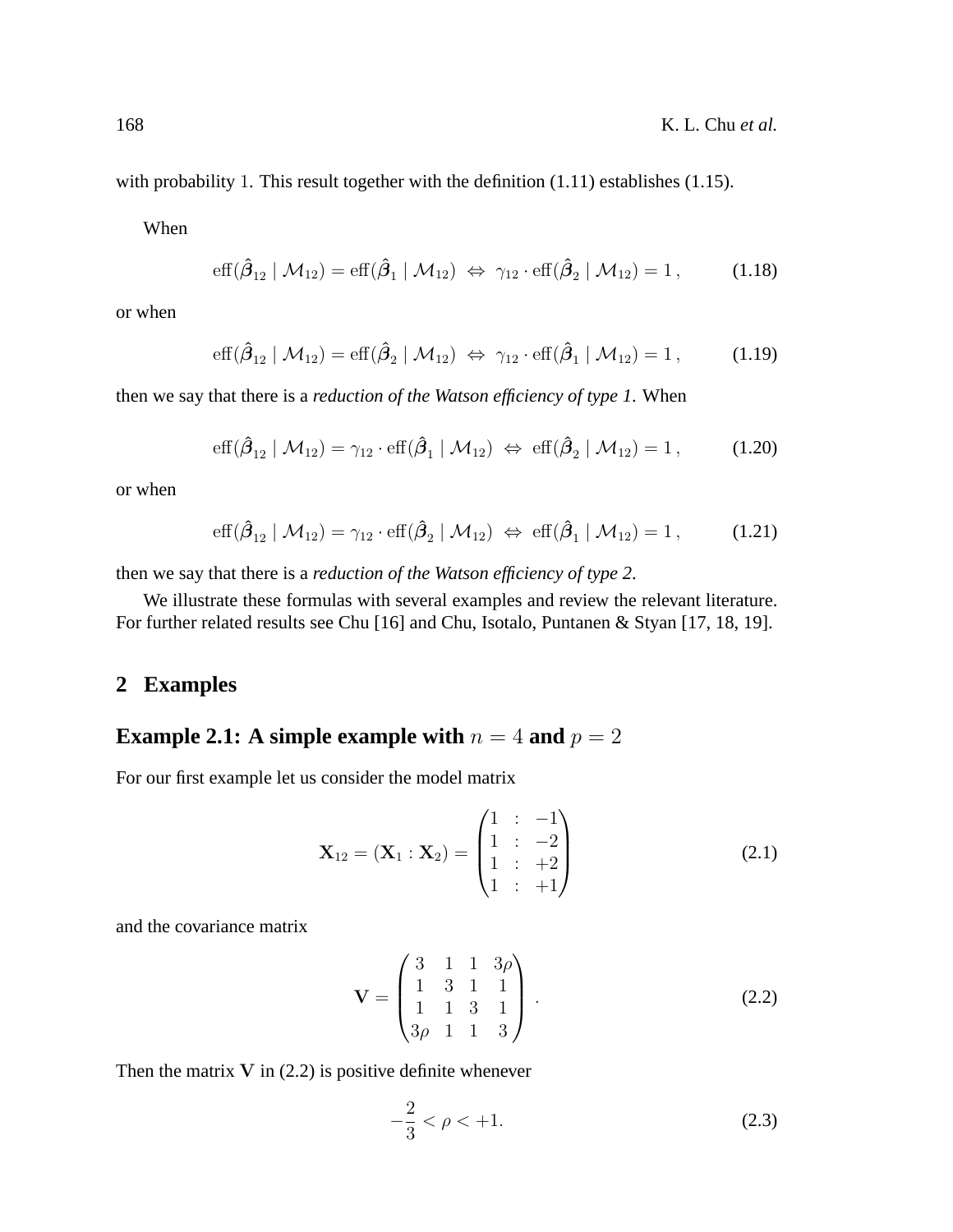To prove (2.3) we may use Haynsworth's inertia additivity formula [48, §0.10] which shows that the matrix  $V$  in (2.2) is positive definite provided the Schur complement of the top left  $3 \times 3$  submatrix

$$
3 - (3\rho \quad 1 \quad 1) \begin{pmatrix} 3 & 1 & 1 \\ 1 & 3 & 1 \\ 1 & 1 & 3 \end{pmatrix}^{-1} \begin{pmatrix} 3\rho \\ 1 \\ 1 \end{pmatrix} = 3 - (3\rho \quad 1 \quad 1) \frac{1}{10} \begin{pmatrix} 4 & -1 & -1 \\ -1 & 4 & -1 \\ -1 & -1 & 4 \end{pmatrix} \begin{pmatrix} 3\rho \\ 1 \\ 1 \end{pmatrix}
$$

$$
= \frac{6}{5}(1 - \rho)(2 + 3\rho) > 0,
$$
(2.4)

which establishes (2.3).

With the model matrix  $X_{12}$  as in (2.1), and with the covariance matrix V as in (2.2) and positive definite, we obtain the variances

$$
var(\tilde{\beta}_1) = \frac{2(2+3\rho)}{3(1+\rho)} \quad \text{and} \quad var(\hat{\beta}_1) = \frac{11+3\rho}{8}
$$
 (2.5a)

$$
\text{var}(\tilde{\beta}_2) = \frac{3(1-\rho)}{2(7-6\rho)} \quad \text{and} \quad \text{var}(\hat{\beta}_2) = \frac{11-3\rho}{50} \,. \tag{2.5b}
$$

The covariances  $cov(\tilde{\beta}_1, \tilde{\beta}_2) = cov(\hat{\beta}_1, \hat{\beta}_2) = 0$ , and so the generalized variances are the products of the corresponding variances:

$$
|\operatorname{cov}(\tilde{\boldsymbol{\beta}}_{12})| = \frac{(2+3\rho)(1-\rho)}{(1+\rho)(7-6\rho)} \quad \text{and} \quad |\operatorname{cov}(\hat{\boldsymbol{\beta}}_{12})| = \frac{(11+3\rho)(11-3\rho)}{400}.
$$
 (2.6)

To ease the notation, we write here

$$
\text{var}(\tilde{\beta}_i) = \text{var}(\tilde{\beta}_i \mid \mathcal{M}_{12}), \quad \text{var}(\hat{\beta}_i) = \text{var}(\hat{\beta}_i \mid \mathcal{M}_{12}), \quad i = 1, 2, \tag{2.7a}
$$

$$
cov(\tilde{\beta}_1, \tilde{\beta}_2) = cov(\tilde{\beta}_1, \tilde{\beta}_2 | \mathcal{M}_{12}), cov(\hat{\beta}_1, \hat{\beta}_2) = cov(\hat{\beta}_1, \hat{\beta}_2 | \mathcal{M}_{12})
$$
(2.7b)

$$
cov(\tilde{\boldsymbol{\beta}}_{12}) = cov(\tilde{\boldsymbol{\beta}}_{12} | \mathcal{M}_{12}), cov(\hat{\boldsymbol{\beta}}_{12}) = cov(\hat{\boldsymbol{\beta}}_{12} | \mathcal{M}_{12}).
$$
\n(2.7c)

The subset Watson efficiencies are

$$
\text{eff}(\hat{\beta}_1) = \frac{16(2+3\rho)}{3(1+\rho)(11+3\rho)} \quad \text{and} \quad \text{eff}(\hat{\beta}_2) = \frac{75(1-\rho)}{(7-6\rho)(11-3\rho)} \quad (2.8)
$$

and the total Watson efficiency is

$$
\text{eff}(\hat{\beta}_{12}) = \frac{400(2+3\rho)(1-\rho)}{(1+\rho)(11+3\rho)(7-6\rho)(11-3\rho)} = \text{eff}(\hat{\beta}_1) \cdot \text{eff}(\hat{\beta}_2),\tag{2.9}
$$

the product of the two subset Watson efficiencies in (2.8), and so in this example the efficiency factorization multiplier  $\gamma_{12} = 1$  and the total Watson efficiency factorizes for all  $\rho$  such that the matrix V in (2.2) is positive definite.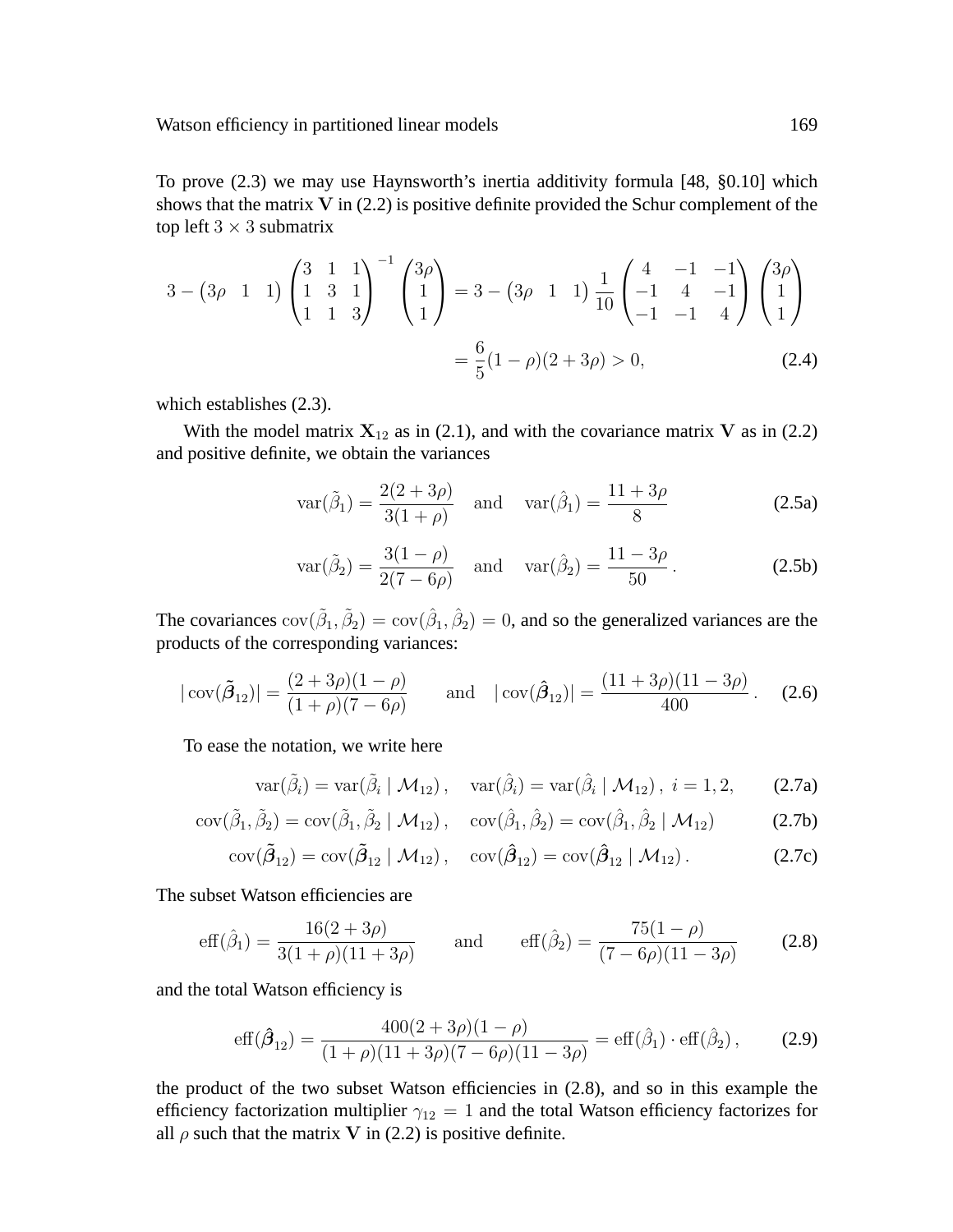It is interesting to note that in this example with  $\gamma_{12} = 1$ , we have

$$
\text{eff}(\hat{\beta}_{12}) = 1 \iff \text{eff}(\hat{\beta}_1) = 1 \iff \text{eff}(\hat{\beta}_2) = 1 \iff \rho = \frac{1}{3}
$$
 (2.10)

and so there is then (with  $\rho = 1/3$ ) a reduction of the total Watson efficiency here of both type 1 and type 2, see  $(1.18)$ – $(1.21)$  above.

Let us now consider the model matrix

$$
\mathbf{X}_{12} = (\mathbf{X}_1 : \mathbf{X}_2) = \begin{pmatrix} 1 & : & -1 \\ 1 & : & +1 \\ 1 & : & +2 \\ 1 & : & -2 \end{pmatrix},\tag{2.11}
$$

which is the matrix  $X$  in (2.1) with rows 2 and 4 switched, and the covariance matrix

$$
\mathbf{V} = \begin{pmatrix} 3 & 1 & 1 & 3\rho \\ 1 & 3 & 1 & 1 \\ 1 & 1 & 3 & 1 \\ 3\rho & 1 & 1 & 3 \end{pmatrix},
$$
(2.12)

which is the same as in  $(2.2)$  above. We recall that V in  $(2.12)$  is positive definite provided that  $-2/3 < \rho < 1$ , see (2.3) above.

We obtain the variances

$$
\text{var}(\tilde{\beta}_1) = \frac{317 - 198\rho - 99\rho^2}{3(77 - 70\rho - 3\rho^2)} \quad \text{and} \quad \text{var}(\hat{\beta}_1) = \frac{11 + 3\rho}{8} \tag{2.13a}
$$

$$
\text{var}(\tilde{\beta}_2) = \frac{12(1 - \rho^2)}{77 - 70\rho - 3\rho^2} \quad \text{and} \quad \text{var}(\hat{\beta}_2) = \frac{4 + 3\rho}{25}, \quad (2.13b)
$$

and hence the subset Watson efficiencies are

$$
\text{eff}(\hat{\beta}_1) = \frac{8(317 - 198\rho - 99\rho^2)}{3(77 - 70\rho - 3\rho^2)(11 + 3\rho)} \quad \text{and} \quad \text{eff}(\hat{\beta}_2) = \frac{300(1 - \rho^2)}{(77 - 70\rho - 3\rho^2)(4 + 3\rho)}.
$$
\n(2.14)

The generalized variances are

$$
|\operatorname{cov}(\tilde{\beta}_{12})| = \frac{8(2+3\rho)(1-\rho)}{77-70\rho - 3\rho^2} \quad \text{and} \quad |\operatorname{cov}(\hat{\beta}_{12})| = \frac{343+414\rho - 9\rho^2}{1600} \quad (2.15)
$$

and so the total Watson efficiency is

$$
eff(\hat{\beta}_{12}) = \frac{12800(3\rho + 2)(1 - \rho)}{(3\rho^2 + 70\rho - 77)(343 + 414\rho - 9\rho^2)}.
$$
\n(2.16)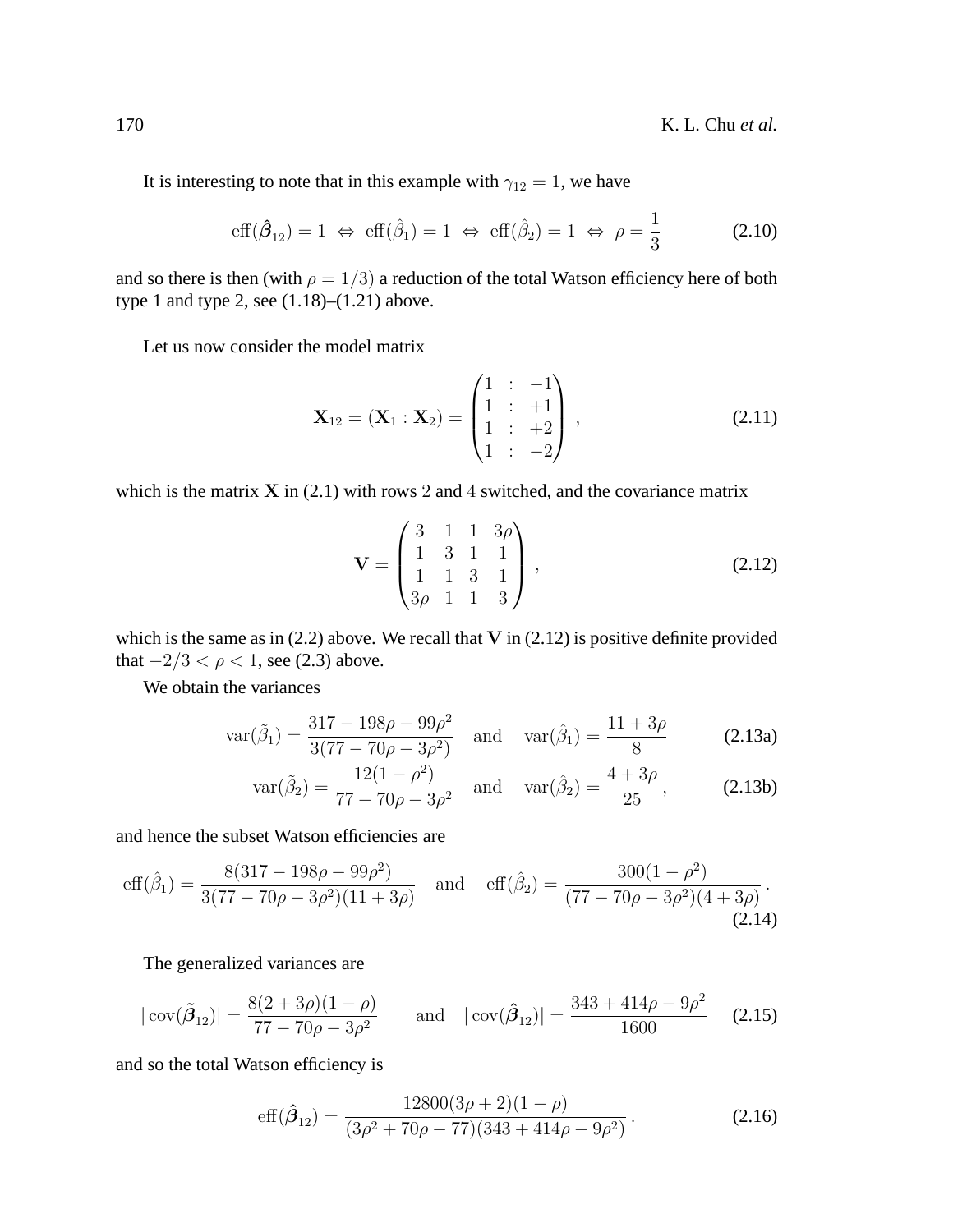Watson efficiency in partitioned linear models 171

The efficiency factorization multiplier

$$
\gamma = \frac{\text{eff}(\hat{\beta}_{12})}{\text{eff}(\hat{\beta}_1) \cdot \text{eff}(\hat{\beta}_2)} = \frac{16(2+3\rho)(4+3\rho)(11+3\rho)(77-70\rho-3\rho^2)}{(1+\rho)(317-198\rho-99\rho^2)(343+414\rho-9\rho^2)},\tag{2.17}
$$

which seemingly does not simplify (further). We plot  $\gamma$  vs.  $\rho$  in Figure 2-1a and note that  $γ$  increases monotonically with  $ρ$ , and that  $γ < 1$  for  $ρ < 0$ . Interestingly when  $ρ = 0$ , then

$$
\gamma = \frac{108,416}{108,731} \approx 0.9971,\tag{2.18}
$$

and  $\gamma = 1$  when  $\rho = 1/3$ , that is, V has intraclass correlation.

| S    | F    | Y       | $\cal S$ | F        | V    |
|------|------|---------|----------|----------|------|
| $-1$ | $-1$ | 54.5    | ้ว       | 0        | 20.1 |
| $-1$ | $-1$ | 66.0    |          | 0        | 2.9  |
| 1    | $-1$ | 11.8    |          | 0        | 3.8  |
|      | $-1$ | 14.0    | 0        | $\Omega$ | 2.2  |
| $-1$ | 1    | $5.2\,$ | 0        | 0        | 3.2  |
| $-1$ | 1    | 3.0     | 0        | 0        | 4.0  |
| 1    |      | 0.8     | ∩        | 0        | 2.8  |
| 1    | 1    | 0.5     | 0        | 0        | 3.2  |
| 0    | 2    | 86.5    |          | 0        | 4.0  |
| 0    |      | 0.4     |          | 0        | 3.5  |

TABLE 2-2a: Coded data for an experiment with a lathe due to M. R. Delozier.





FIGURE 2-1a: Plot of the efficiency factorization multiplier  $\gamma$  (vertical axis) vs. the correlation  $\rho$  (horizontal axis) for the example with  $X$  given by (2.11) and  $V$  given by (2.12).

FIGURE 2-2a: Scatter plot of  $S$  vs.  $F$  for the lathe data in Table 2-2a. Numbers in the plots give the numbers of runs at a given combination of S and F.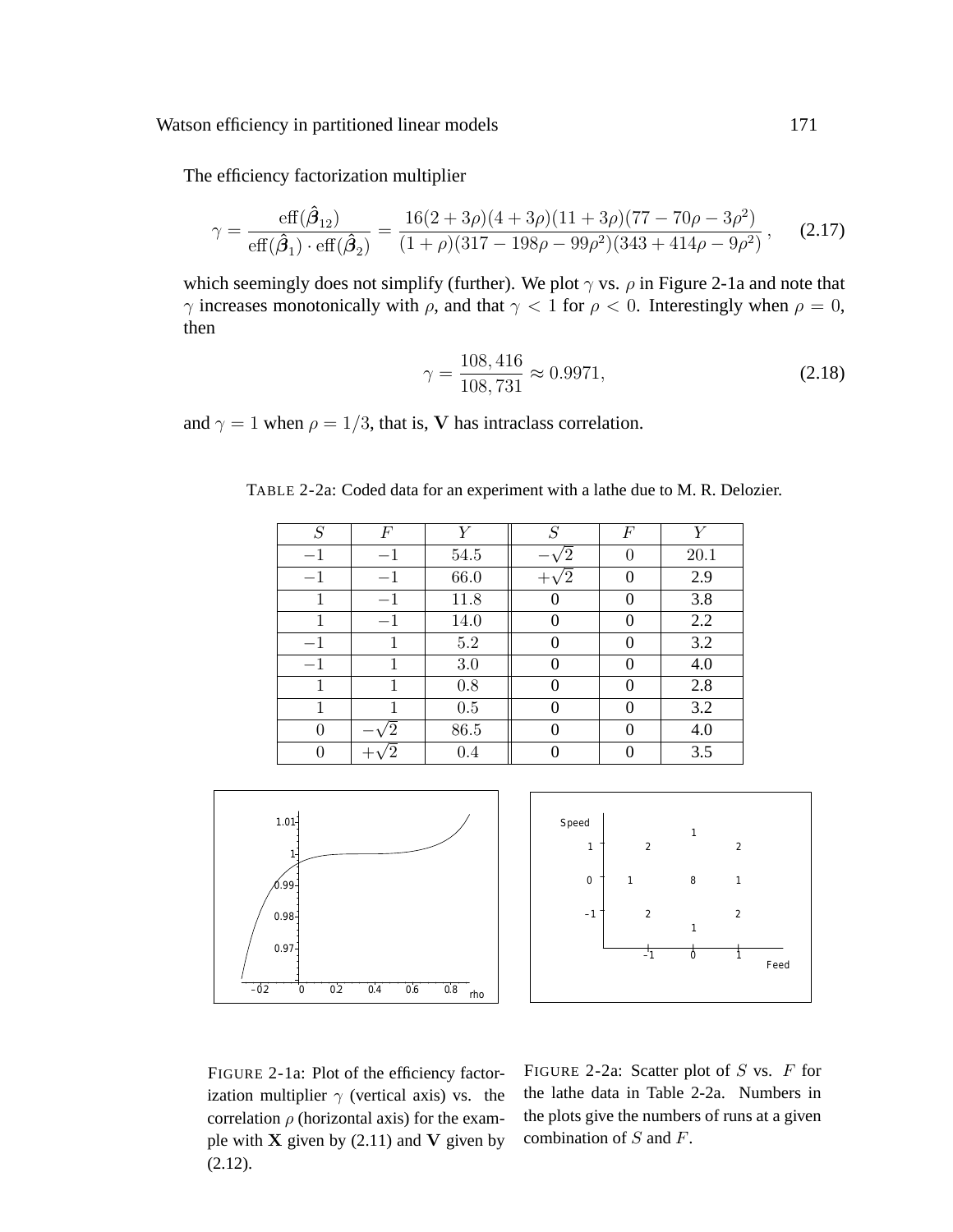| $\mathbf{1}$ | $\mathbf 1$      | $\mathbf 1$      | $\ddot{\cdot}$ | $^{-1}$          | $-1$             | $\mathbf 1$    |
|--------------|------------------|------------------|----------------|------------------|------------------|----------------|
| $\mathbf 1$  | $\mathbf 1$      | $\mathbf{1}$     |                | $-1$             | $-1$             | $\mathbf 1$    |
| $\mathbf{1}$ | $\mathbf 1$      | $\mathbf{1}$     | $\ddot{\cdot}$ | $\mathbf{1}$     | $-1$             | $-1$           |
| $\mathbf{1}$ | $\mathbf 1$      | $\mathbf{1}$     | $\vdots$       | $\mathbf{1}$     | $-1$             | $-1$           |
| $\mathbf 1$  | $\mathbf 1$      | $\,1$            | $\vdots$       | $^{-1}$          | $\mathbf{1}$     | $-1$           |
| $\mathbf{1}$ | $\mathbf 1$      | $\mathbf 1$      | $\vdots$       | $-1$             | $\mathbf{1}$     | $-1$           |
| $\mathbf 1$  | $\mathbf 1$      | $\mathbf 1$      | $\vdots$       | $\mathbf{1}$     | $\,1$            | $\mathbf{1}$   |
| $\mathbf{1}$ | $\mathbf{1}$     | $\mathbf{1}$     | $\vdots$       | $\,1$            | $\mathbf 1$      | $\mathbf{1}$   |
| $\mathbf{1}$ | $\boldsymbol{0}$ | $\overline{2}$   | $\vdots$       | $\boldsymbol{0}$ | $\sqrt{2}$       | $\overline{0}$ |
| $\mathbf{1}$ | $\boldsymbol{0}$ | $\overline{2}$   |                | $\boldsymbol{0}$ | $\sqrt{2}$       | $\overline{0}$ |
|              |                  |                  |                |                  |                  |                |
| $\mathbf{1}$ | $\overline{2}$   | $\boldsymbol{0}$ | $\vdots$       | $\sqrt{2}$       | $\overline{0}$   | $\overline{0}$ |
| $\mathbf{1}$ | $\overline{2}$   | $\boldsymbol{0}$ | $\ddot{\cdot}$ | $\sqrt{2}$       | $\overline{0}$   | $\overline{0}$ |
| $\mathbf{1}$ | $\boldsymbol{0}$ | $\boldsymbol{0}$ | $\vdots$       | $\overline{0}$   | $\overline{0}$   | $\overline{0}$ |
| $\mathbf{1}$ | $\boldsymbol{0}$ | $\boldsymbol{0}$ | $\vdots$       | $\overline{0}$   | $\overline{0}$   | $\overline{0}$ |
| $\mathbf{1}$ | $\overline{0}$   | $\boldsymbol{0}$ | $\vdots$       | $\overline{0}$   | $\overline{0}$   | $\overline{0}$ |
| $\mathbf{1}$ | $\boldsymbol{0}$ | $\boldsymbol{0}$ | $\vdots$       | $\boldsymbol{0}$ | $\overline{0}$   | $\overline{0}$ |
| $\mathbf{1}$ | $\boldsymbol{0}$ | $\boldsymbol{0}$ | $\vdots$       | $\boldsymbol{0}$ | $\overline{0}$   | $\overline{0}$ |
| $\mathbf{1}$ | $\boldsymbol{0}$ | $\boldsymbol{0}$ | $\vdots$       | $\boldsymbol{0}$ | $\boldsymbol{0}$ | $\overline{0}$ |
| $\mathbf 1$  | $\overline{0}$   | $\overline{0}$   |                | $\overline{0}$   | $\overline{0}$   | $\overline{0}$ |

FIGURE 2-2b: The model matrix  $X = (X_1 : X_2)$  associated with the lathe data.

# **Example 2.2: Delozier's lathe data**

For our second example we consider the lathe data of M. R. Delozier as discussed by Weisberg [60, pp. 166–167 (1985)]:

The data [in Table 2-2a] are the results of an experiment to characterize the performance of a cutting-tool material in cutting steel on a lathe. A completely randomized experiment in 20 runs was used, with two factors, cutting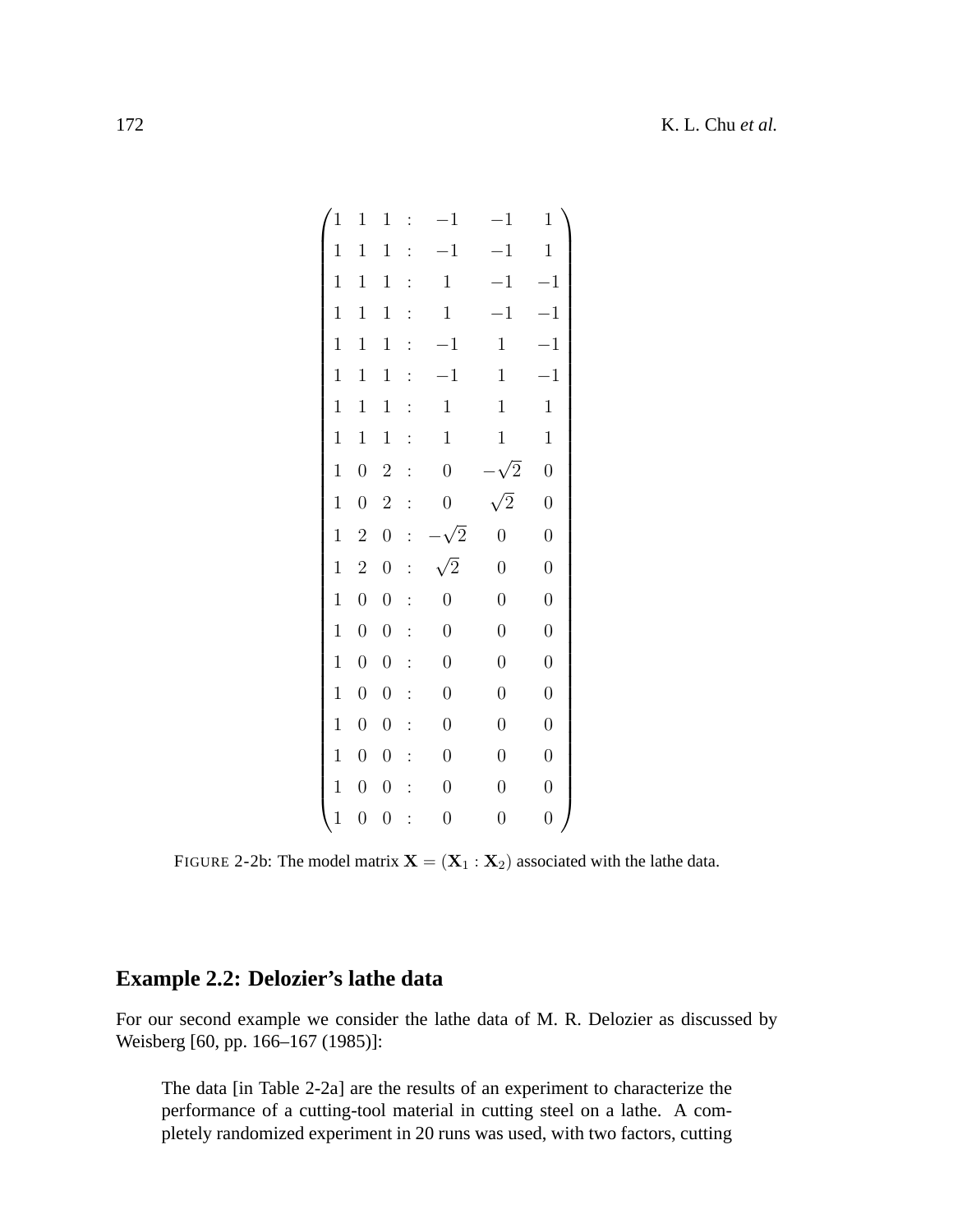speed (in feet per minute) and feed rate (in thousandths of an inch per revolution). For convenience, the levels of the two factors are coded and centered to give predictors  $S=(\text{speed}-900)/300$  and  $F=(\text{feed rate}-13)/6$ . The response was  $Y =$  tool life (in minutes). Figure 2-2a is a scatter plot of S vs. F; the numbers on the plot correspond to the number of runs at each of the experimental settings. This layout of points is called a *central composite design* and is useful when the fitting of polynomials, and possibly interactions, is anticipated.

Weisberg [60, p. 167, eq.  $(7.9)$ ] suggests fitting the full second-order model in S and F to  $log(Y)$  which we set up as

$$
\log(Y) = \beta_0 + \beta_1 S^2 + \beta_2 F^2 + \beta_3 S + \beta_4 F + \beta_5 S \times F + \varepsilon
$$
 (2.19)

so that the associated 20  $\times$  6 model matrix  $X = (X_1 : X_2)$ , with  $X_1$  and  $X_2$  both 20  $\times$  3, is orthogonally partitioned, i.e.,  $X_1'X_2 = 0$ . The matrix X is shown in Figure 2-2b and we find

$$
\mathbf{X}'\mathbf{X} = \begin{pmatrix} \mathbf{X}'_1 \mathbf{X}_1 & \mathbf{X}'_1 \mathbf{X}_2 \\ \mathbf{X}'_2 \mathbf{X}_1 & \mathbf{X}'_2 \mathbf{X}_2 \end{pmatrix} = \begin{pmatrix} 20 & 12 & 12 & 0 & 0 & 0 \\ 12 & 16 & 8 & 0 & 0 & 0 \\ 12 & 8 & 16 & 0 & 0 & 0 \\ 0 & 0 & 0 & 12 & 0 & 0 \\ 0 & 0 & 0 & 0 & 12 & 0 \\ 0 & 0 & 0 & 0 & 0 & 8 \end{pmatrix},
$$
(2.20)

and so  $X_1'X_2 = 0$  and X in Figure 2-2b is orthogonally partitioned.

We now suppose that the 20 observations have been made sequentially in time with serial correlation coefficient  $\rho$  and hence that the covariance matrix

$$
\mathbf{V} = \frac{1}{1 - \rho^2} \begin{pmatrix} 1 & \rho & \rho^2 & \dots & \rho^{19} \\ \rho & 1 & \rho & \dots & \rho^{18} \\ \rho^2 & \rho & 1 & \dots & \rho^{17} \\ \vdots & \vdots & \vdots & \ddots & \vdots \\ \rho^{19} & \rho^{18} & \rho^{17} & \dots & 1 \end{pmatrix} = \mathbf{A}'\mathbf{A},
$$
 (2.21)

where

$$
\mathbf{A} = \begin{pmatrix} \lambda & \lambda \rho & \lambda \rho^2 & \dots & \lambda \rho^{19} \\ 0 & 1 & \rho & \dots & \rho^{18} \\ 0 & 0 & 1 & \dots & \rho^{17} \\ \vdots & \vdots & \vdots & \ddots & \vdots \\ 0 & 0 & 0 & \dots & 1 \end{pmatrix},
$$
(2.22)

with  $\lambda = 1/\sqrt{1 - \rho^2}$ , see, e.g., Ward [56, pp. 25–26 (1973)]. It follows at once that the determinant

$$
|\mathbf{V}| = \lambda^2 = \frac{1}{1 - \rho^2}
$$
 (2.23)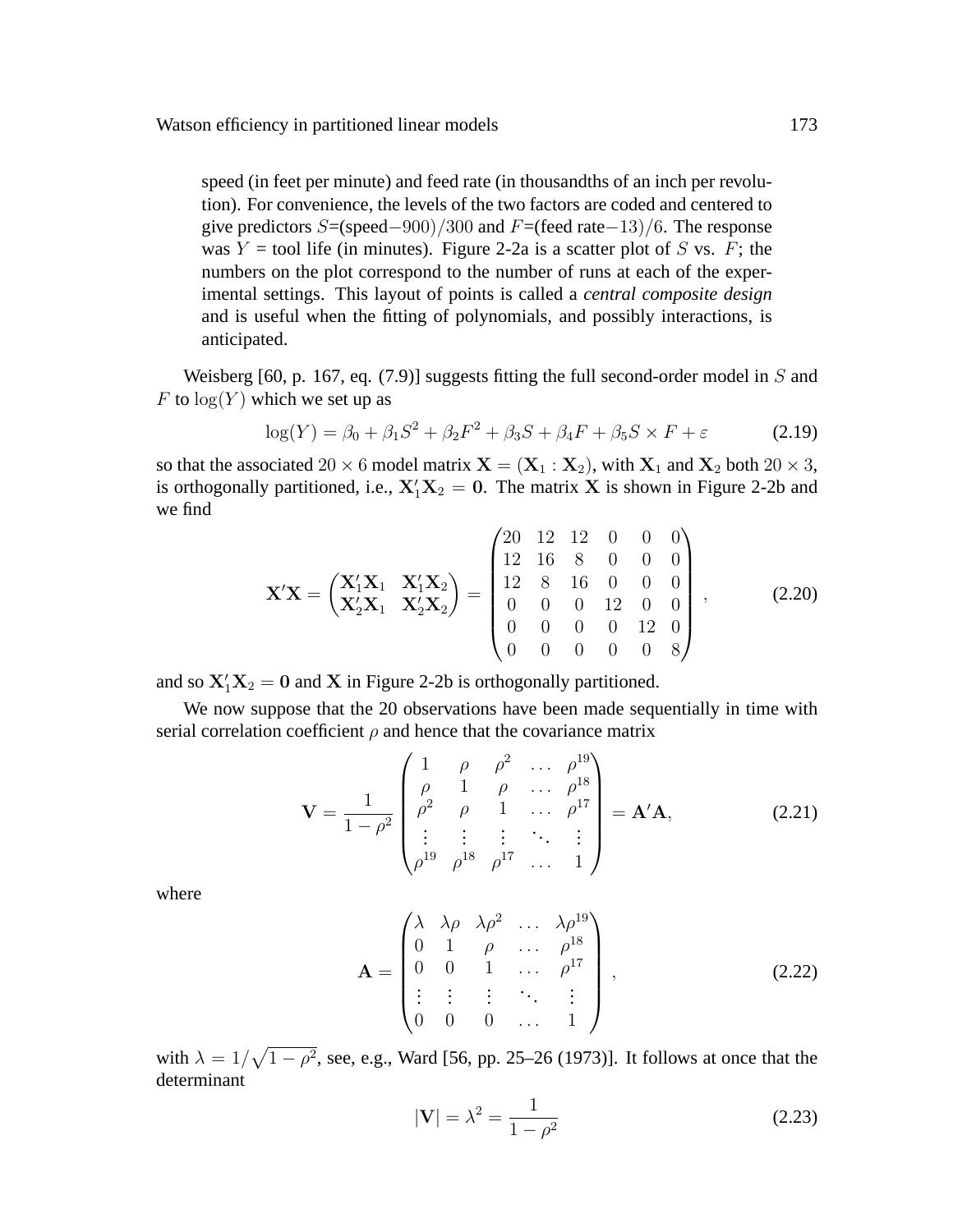and the inverse

$$
\mathbf{V}^{-1} = \begin{pmatrix} 1 & -\rho & 0 & 0 & \dots & \dots & 0 \\ -\rho & 1 + \rho^2 & -\rho & 0 & \dots & \dots & 0 \\ 0 & -\rho & 1 + \rho^2 & -\rho & \dots & \dots & 0 \\ \vdots & \vdots & \vdots & \vdots & \ddots & \vdots & \vdots \\ 0 & 0 & 0 & \dots & -\rho & 1 + \rho^2 & -\rho \\ 0 & 0 & 0 & \dots & 0 & -\rho & 1 \end{pmatrix}, \quad (2.24)
$$

see, e.g., Chipman [15, p. 4 (1965)].

We plot the subset Watson efficiencies  $\mathrm{eff}(\hat{\beta}_1)$  and  $\mathrm{eff}(\hat{\beta}_2)$  (vertical axis) against the serial correlation coefficient  $\rho$  (horizontal axis) in Figure 2-2c and observe that for  $-0.8 \le$  $\rho \leq +0.8$ , the subset Watson efficiencies follow a parabola with maximum efficiency equal to 1 at  $\rho = 0$  and minimum efficiencies  $\text{eff}(\hat{\beta}_1) \approx 0.329$  and  $\text{eff}(\hat{\beta}_2) \approx 0.099$  and  $\text{eff}(\hat{\beta}_1) \approx 0.502$  at  $\rho = -0.8$  and  $\text{eff}(\hat{\beta}_2) \approx 0.159$  at  $\rho = +0.8$ .



FIGURE 2-2c: Subset Watson efficiencies  ${\rm eff}(\hat{\boldsymbol{\beta}}_1)$  (left panel) and  ${\rm eff}(\hat{\boldsymbol{\beta}}_2)$  (right panel) for the lathe data plotted vs. the serial correlation coefficient  $\rho$ .



FIGURE 2-2d: Total Watson efficiencies for the lathe data:  $\mathrm{eff}(\hat{\beta}_{12})$  (left panel) and the efficiency factorization multiplier  $\gamma_{12}$  (right panel) plotted against the serial correlation coefficient  $\rho$ .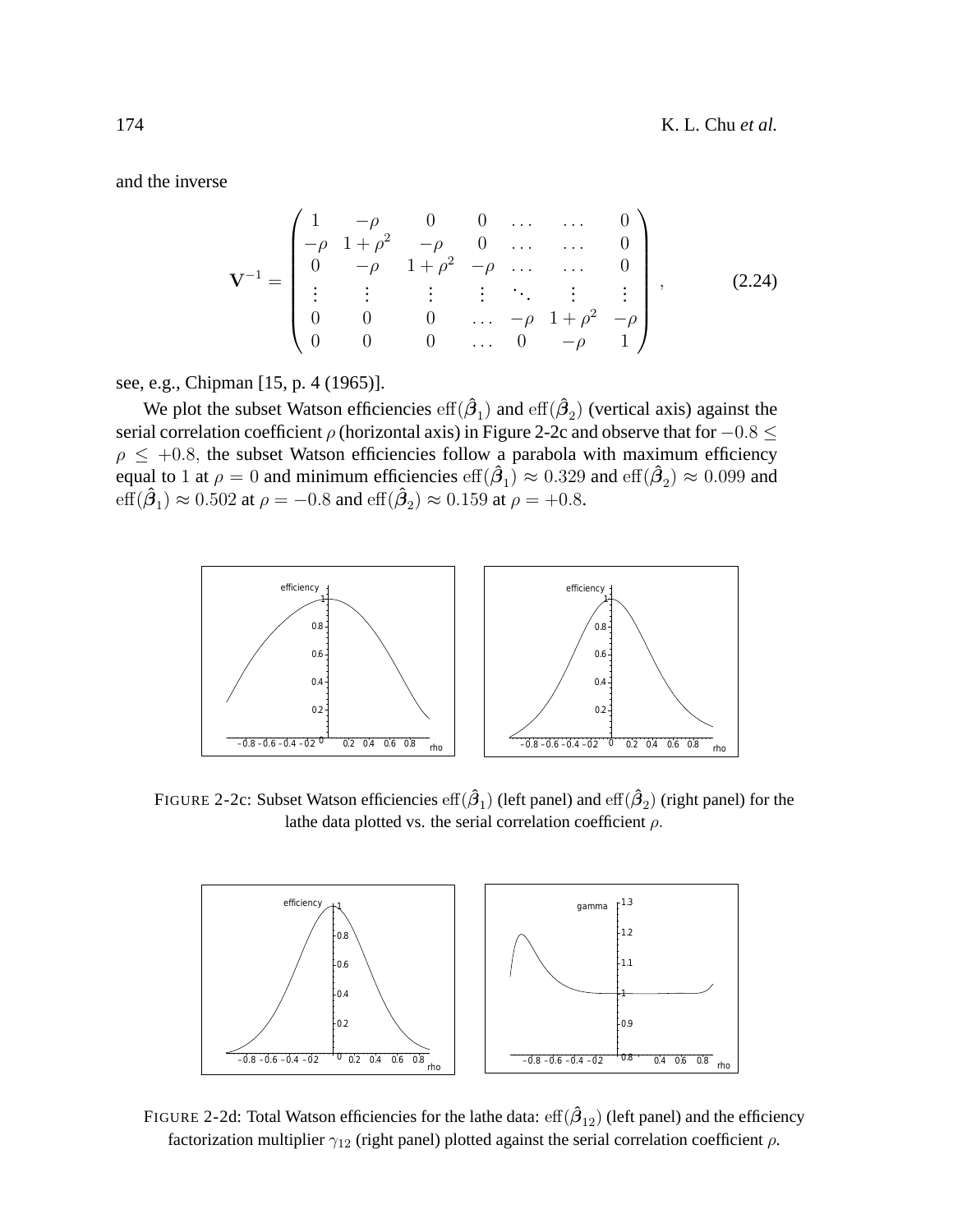Watson efficiency in partitioned linear models 175

In Figure 2-2d, we plot (in the left panel) the total Watson efficiency  $\mathrm{eff}(\hat{\boldsymbol{\beta}}_{12})$  and (in the right panel) the efficiency factorization multiplier  $\gamma_{12}$  both against the serial correlation coefficient  $\rho$ ; the efficiency is on the vertical axis and  $\rho$  on the horizontal axis. From the left panel of Figure 2-2d, we see that the total Watson efficiency follows a parabola with maximum efficiency equal to 1 at  $\rho = 0$  and minimum efficiencies  $\text{eff}(\hat{\beta}_{12}) \approx 0.053$ at  $\rho = -0.8$  and  $\text{eff}(\hat{\beta}_{12}) \approx 0.058$  at  $\rho = +0.8$ .

From the right panel of Figure 2-2d, we see that the efficiency factorization multiplier  $\gamma_{12} \geq 1$ . For positive  $\rho$  the efficiency factorization multiplier  $\gamma_{12}$  is very close to 1 and only equal to 1.004 at  $\rho = +0.8$ . For negative  $\rho$  the efficiency factorization multiplier  $\gamma_{12}$ behaves rather differently with a maximum of approximately 1.195 at  $\rho = -0.893$ . It is interesting to note, however, that  $\gamma_{12} = 1$  (exactly) if and only if  $\rho = 0$ .

#### **Example 2.3: Worsley's fMRI data**

For our third example we consider a set of fMRI (functional Magnetic Resonance Imaging) data kindly provided by Keith Worsley. As observed by Worsley *et al.* [62]:

The combined effect of  $k$  different stimuli types on data in scan  $i$ , denoted by k different responses  $x_{i1}, \ldots, x_{ik}$  is often assumed to be additive but with different multiplicative coefficients  $\beta_1, \ldots, \beta_k$  that vary from voxel to voxel. The combined fMRI response is modeled as the linear model [27]  $x_{i1}\beta_1$  +  $\cdots + x_{ik}\beta_k$ .

Some voxels in fMRI time series data show considerable drift over time. Drift can be either linear, or a more general slow variation. If drift is not removed, then it can either be confounded with the fMRI response, particularly if the stimuli vary slowly over time, or it can add to the estimate of the random noise. The first causes bias in estimates of the effect of the stimuli, the second causes bias in the estimate of the error of the estimated effect. Drift can be removed either by high-pass filtering or by introducing low frequency drift terms, such as cosines, polynomials, or splines, into the linear model ... we use a polynomial drift of order  $q$ . To do this we add extra "responses"  $w_{i1}, \ldots, w_{im}$  at time i to the linear model. For example, a polynomial drift of order  $q$  can be removed by adding to the linear model  $w_{ij} = t_i^{j-1}$  $i^{j-1}$ ;  $j = 1, \ldots, m = q + 1$ . Finally a random error  $\varepsilon_i$  is added to obtain the observed fMRI data,  $Y_i$ , at time index *i*:

$$
Y_i = \underbrace{w_{i1}\alpha_1 + \dots + w_{im}\alpha_m}_{\text{drift}} + \underbrace{x_{i1}\beta_1 + \dots + x_{ik}\beta_k}_{\text{fMRI response}} + \varepsilon_i
$$
 (2.25)

The simplest model of the temporal correlation structure is the first order autoregressive model [13], in which the scans are equally spaced in time and we suppose that the error from the previous scan is combined with fresh noise to produce the error for the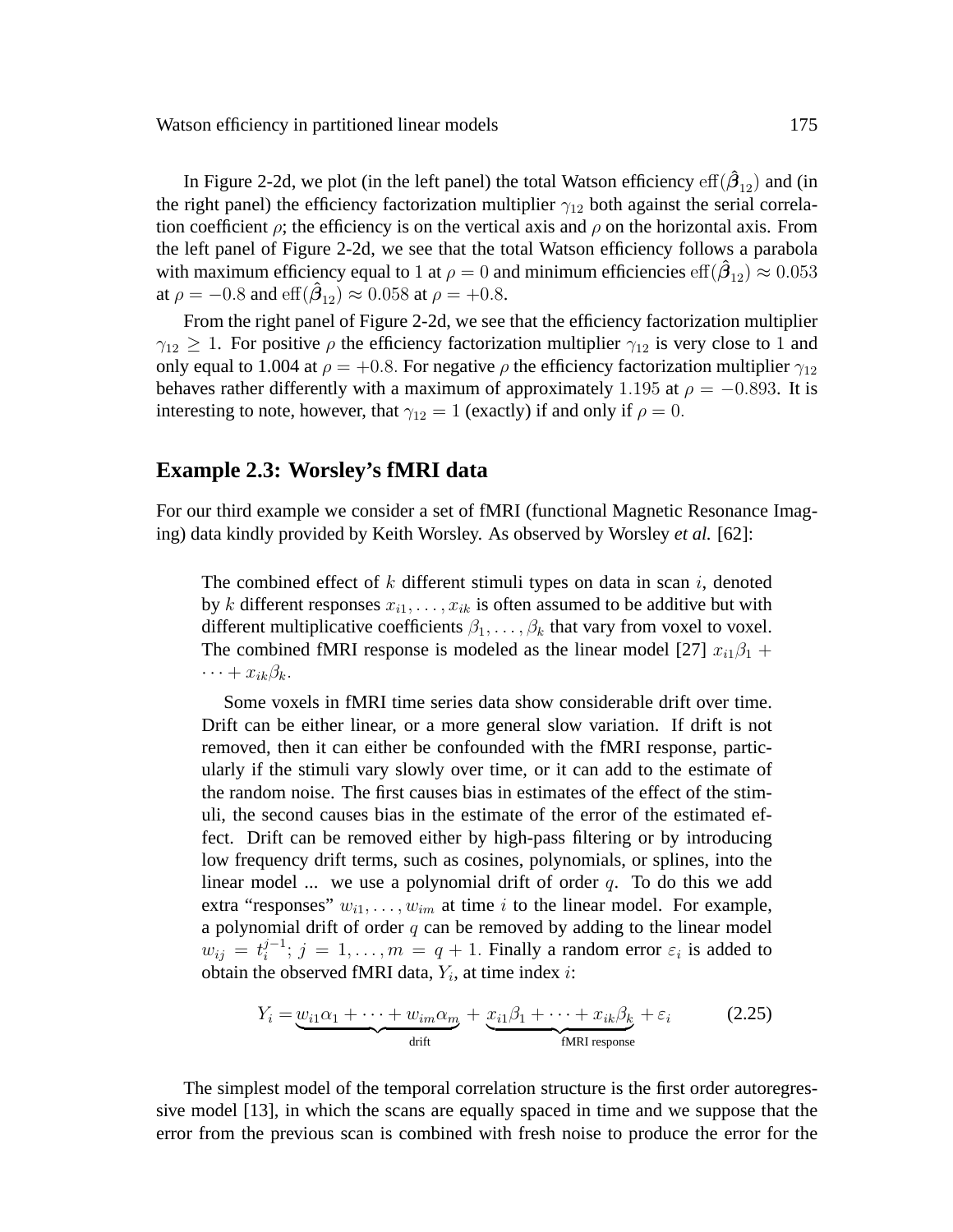current scan:  $\varepsilon_i = \rho \varepsilon_{i-1} + \xi_{i1}$ , where  $|\rho| < 1$  and  $\xi_{i1}$  is a sequence of independent and identically distributed normal random variables with mean 0 and standard deviation  $\sigma_1$ , i.e.,  $\xi_{i1} \sim N(0, \sigma_1^2)$  (known as "white noise"). The resulting autocorrelation at lag h is  $\text{corr}(\varepsilon_i, \varepsilon_{i-h}) = \rho^{|h|}.$ 

For our data set we have  $k = 2$  stimuli in the fMRI response and we fit a cubic trend to the drift, and so  $m = 4$  and  $q = 3$ . There are  $n = 117$  observations in the data set of which the first 10 are given in Table 2-3a below; for all 117 observations, see Chu [16, pp. 14–16]. The first  $m = 4$  columns in Tables 2-3a refer to the drift and the last  $k = 2$  to the fMRI response. In our notation the model matrix **X** is 117  $\times$  6, with the elements of the first column all equal to 1; the elements in column 2 represent a linear trend, the elements in column 3 a quadratic trend, and the elements in column 4 a cubic trend. Column 5 of X represents a hot stimulus, whereas column 6 represents a warm stimulus. Columns 1–4 are considered to represent nuisance variables, the drift; columns 5 and 6 are of real interest, the fMRI response. We partition  $X = (X_1 : X_2)$ , with  $X_1$ : 117 × 4 and  $X_2$ : 117 × 2. To orthogonally partition X, we replace  $X_2$  with  $M_1X_2$ , where  $M_1 = I - X_1(X_1'X_1)^{-1}X_1'.$ 

For the covariance matrix V, we use the first-order autocorrelation structure  $\{\rho^{|i-j|}\}$ as in (2.21) in Example 2-2 above, but with the covariance matrix now  $117 \times 117$ . See also  $(3.12)$  below.

We tabulate the efficiency factorization multiplier  $\gamma$  vs. the serial correlation coefficient  $\rho$  in Table 2-3b below and note that  $\gamma > 1$  for all  $\rho < 0$ . We find the behaviour of  $γ$  for  $ρ > 0$  to be curious, see Figure 2-3 where we plot  $γ$  vs.  $ρ$ ; from Table 2-3b we see that  $\gamma$  < 1 for approximately 0.02 <  $\rho$  < 0.75, with a minimum value of approximately  $\gamma = 0.9989476$  at  $\rho = 0.61$ . We find also that  $\gamma = 1$  when  $\rho = 0$  and when  $\rho \approx 0.751$ .

| $-1$        |          | -1          | 0.000590719  | $\Omega$    |
|-------------|----------|-------------|--------------|-------------|
| $-0.982759$ | 0.965815 | $-0.949163$ | 0.348491     | $\Omega$    |
| $-0.965517$ | 0.932224 | $-0.900078$ | 1.26704      | 0           |
| $-0.948276$ | 0.899227 | $-0.852715$ | 1.50206      | 0           |
| $-0.931034$ | 0.866825 | $-0.807044$ | 0.926492     | 0           |
| $-0.913793$ | 0.835018 | $-0.763034$ | $-0.176833$  | 0           |
| $-0.896552$ | 0.803805 | $-0.720653$ | $-0.481519$  | 0.000590719 |
| $-0.87931$  | 0.773187 | $-0.679871$ | $-0.271114$  | 0.348491    |
| $-0.862069$ | 0.743163 | $-0.640658$ | $-0.0896224$ | 1.26704     |
| $-0.844828$ | 0.713734 | $-0.602982$ | $-0.0210606$ | 1.50206     |

TABLE 2-3a: First 10 observations of the fMRI data of Worsley *et al.* [62].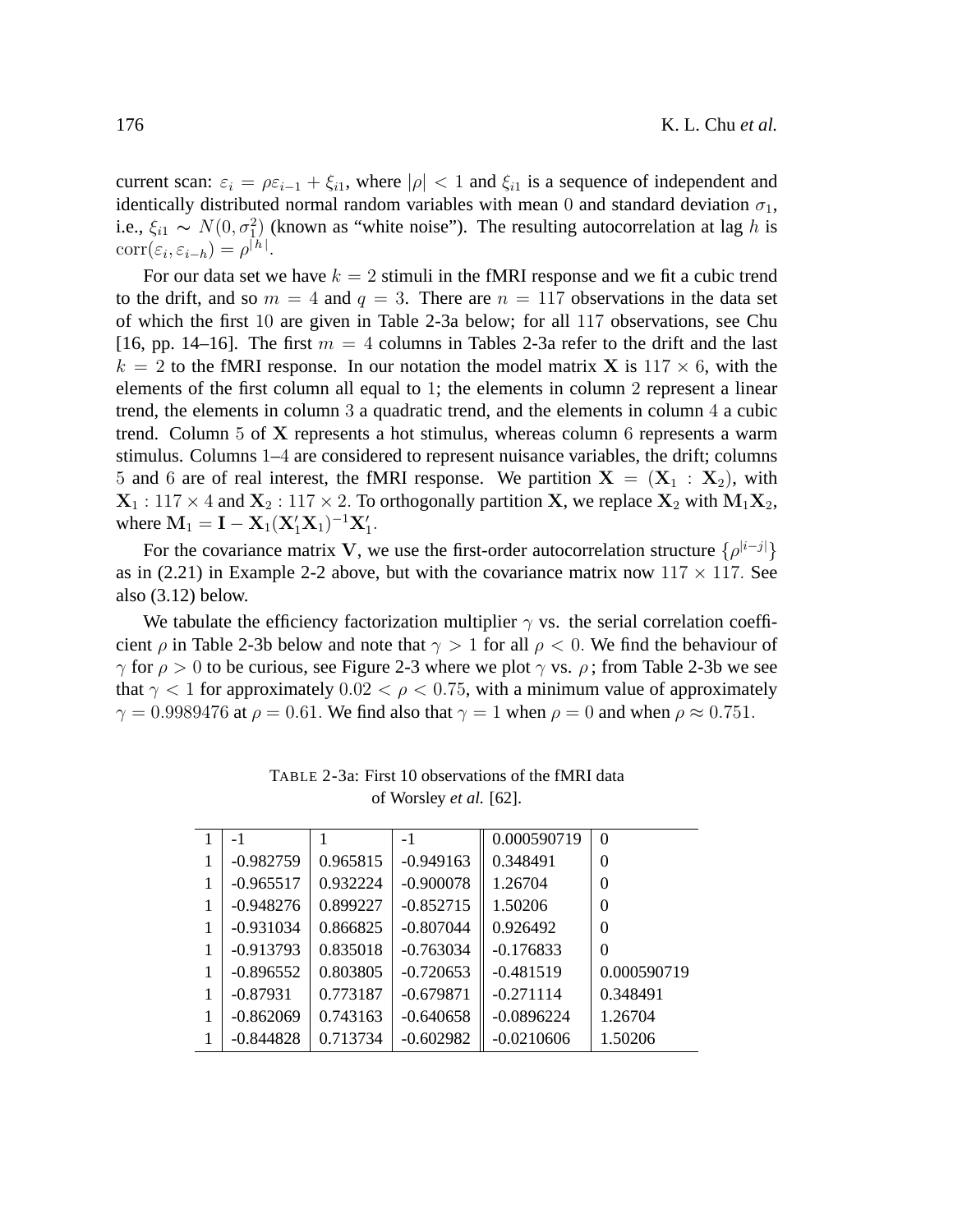# Watson efficiency in partitioned linear models 177

| $-0.99$ | 3.7036775 | $-0.49$ | 1.0016779 | 0.01 | 1.0000000 | 0.51 | 0.9991626 |
|---------|-----------|---------|-----------|------|-----------|------|-----------|
| $-0.98$ | 1.9251338 | $-0.48$ | 1.0015487 | 0.02 | 0.9999999 | 0.52 | 0.9991308 |
| $-0.97$ | 1.4808892 | $-0.47$ | 1.0014285 | 0.03 | 0.9999998 | 0.53 | 0.9991002 |
| $-0.96$ | 1.3041294 | $-0.46$ | 1.0013166 | 0.04 | 0.9999994 | 0.54 | 0.9990712 |
| $-0.95$ | 1.2146460 | $-0.45$ | 1.0012123 | 0.05 | 0.9999989 | 0.55 | 0.9990442 |
| $-0.94$ | 1.1619827 | $-0.44$ | 1.0011152 | 0.06 | 0.9999981 | 0.56 | 0.9990194 |
| $-0.93$ | 1.1277016 | $-0.43$ | 1.0010249 | 0.07 | 0.9999970 | 0.57 | 0.9989974 |
| $-0.92$ | 1.1037646 | $-0.42$ | 1.0009407 | 0.08 | 0.9999955 | 0.58 | 0.9989787 |
| $-0.91$ | 1.0861861 | $-0.41$ | 1.0008624 | 0.09 | 0.9999937 | 0.59 | 0.9989637 |
| $-0.90$ | 1.0727861 | $-0.40$ | 1.0007896 | 0.10 | 0.9999913 | 0.60 | 0.9989532 |
| $-0.89$ | 1.0622767 | $-0.39$ | 1.0007219 | 0.11 | 0.9999885 | 0.61 | 0.9989476 |
| $-0.88$ | 1.0538489 | $-0.38$ | 1.0006590 | 0.12 | 0.9999851 | 0.62 | 0.9989478 |
| $-0.87$ | 1.0469687 | $-0.37$ | 1.0006005 | 0.13 | 0.9999812 | 0.63 | 0.9989545 |
| $-0.86$ | 1.0412691 | $-0.36$ | 1.0005463 | 0.14 | 0.9999766 | 0.64 | 0.9989686 |
| $-0.85$ | 1.0364892 | $-0.35$ | 1.0004960 | 0.15 | 0.9999713 | 0.65 | 0.9989911 |
| $-0.84$ | 1.0324387 | $-0.34$ | 1.0004494 | 0.16 | 0.9999653 | 0.66 | 0.9990230 |
| $-0.83$ | 1.0289751 | $-0.33$ | 1.0004062 | 0.17 | 0.9999585 | 0.67 | 0.9990655 |
| $-0.82$ | 1.0259899 | $-0.32$ | 1.0003664 | 0.18 | 0.9999510 | 0.68 | 0.9991200 |
| $-0.81$ | 1.0233990 | $-0.31$ | 1.0003295 | 0.19 | 0.9999425 | 0.69 | 0.9991878 |
| $-0.80$ | 1.0211363 | $-0.30$ | 1.0002956 | 0.20 | 0.9999332 | 0.70 | 0.9992707 |
| $-0.79$ | 1.0191489 | $-0.29$ | 1.0002643 | 0.21 | 0.9999230 | 0.71 | 0.9993704 |
| $-0.78$ | 1.0173947 | $-0.28$ | 1.0002356 | 0.22 | 0.9999119 | 0.72 | 0.9994891 |
| $-0.77$ | 1.0158389 | $-0.27$ | 1.0002093 | 0.23 | 0.9998997 | 0.73 | 0.9996290 |
| $-0.76$ | 1.0144534 | $-0.26$ | 1.0001852 | 0.24 | 0.9998866 | 0.74 | 0.9997929 |
| $-0.75$ | 1.0132146 | $-0.25$ | 1.0001632 | 0.25 | 0.9998724 | 0.75 | 0.9999837 |
| $-0.74$ | 1.0121032 | $-0.24$ | 1.0001432 | 0.26 | 0.9998571 | 0.76 | 1.0002049 |
| $-0.73$ | 1.0111027 | $-0.23$ | 1.0001250 | 0.27 | 0.9998408 | 0.77 | 1.0004603 |
| $-0.72$ | 1.0101993 | $-0.22$ | 1.0001085 | 0.28 | 0.9998233 | 0.78 | 1.0007545 |
| $-0.71$ | 1.0093814 | $-0.21$ | 1.0000936 | 0.29 | 0.9998047 | 0.79 | 1.0010926 |
| $-0.70$ | 1.0086388 | $-0.20$ | 1.0000803 | 0.30 | 0.9997850 | 0.80 | 1.0014805 |
| $-0.69$ | 1.0079631 | $-0.19$ | 1.0000683 | 0.31 | 0.9997642 | 0.81 | 1.0019252 |
| $-0.68$ | 1.0073468 | $-0.18$ | 1.0000577 | 0.32 | 0.9997422 | 0.82 | 1.0024345 |
| $-0.67$ | 1.0067835 | $-0.17$ | 1.0000483 | 0.33 | 0.9997191 | 0.83 | 1.0030176 |
| $-0.66$ | 1.0062678 | $-0.16$ | 1.0000400 | 0.34 | 0.9996949 | 0.84 | 1.0036851 |
| $-0.65$ | 1.0057947 | $-0.15$ | 1.0000327 | 0.35 | 0.9996696 | 0.85 | 1.0044490 |
| $-0.64$ | 1.0053600 | $-0.14$ | 1.0000264 | 0.36 | 0.9996432 | 0.86 | 1.0053230 |
| $-0.63$ | 1.0049600 | $-0.13$ | 1.0000210 | 0.37 | 0.9996157 | 0.87 | 1.0063221 |
| $-0.62$ | 1.0045914 | $-0.12$ | 1.0000165 | 0.38 | 0.9995872 | 0.88 | 1.0074627 |
| $-0.61$ | 1.0042512 | $-0.11$ | 1.0000126 | 0.39 | 0.9995578 | 0.89 | 1.0087616 |
| $-0.60$ | 1.0039370 | $-0.10$ | 1.0000094 | 0.40 | 0.9995274 | 0.90 | 1.0102345 |
| $-0.59$ | 1.0036464 | $-0.09$ | 1.0000068 | 0.41 | 0.9994962 | 0.91 | 1.0118931 |
| $-0.58$ | 1.0033774 | $-0.08$ | 1.0000048 | 0.42 | 0.9994643 | 0.92 | 1.0137407 |
| $-0.57$ | 1.0031281 | $-0.07$ | 1.0000032 | 0.43 | 0.9994316 | 0.93 | 1.0157642 |
| $-0.56$ | 1.0028969 | $-0.06$ | 1.0000020 | 0.44 | 0.9993984 | 0.94 | 1.0179239 |
| $-0.55$ | 1.0026823 | $-0.05$ | 1.0000011 | 0.45 | 0.9993648 | 0.95 | 1.0201378 |
| $-0.54$ | 1.0024830 | $-0.04$ | 1.0000006 | 0.46 | 0.9993308 | 0.96 | 1.0222654 |
| $-0.53$ | 1.0022979 | $-0.03$ | 1.0000002 | 0.47 | 0.9992967 | 0.97 | 1.0240946 |
| $-0.52$ | 1.0021257 | $-0.02$ | 1.0000001 | 0.48 | 0.9992627 | 0.98 | 1.0253455 |
| $-0.51$ | 1.0019656 | $-0.01$ | 1.0000000 | 0.49 | 0.9992288 | 0.99 | 1.0257114 |
| $-0.50$ | 1.0018166 | 0.00    | 1.0000000 | 0.50 | 0.9991954 |      |           |

TABLE 2-3b: Serial correlation coefficient  $\rho$  (first column) and the efficiency factorization multiplier  $\gamma$  (second column) for the fMRI data of Worsley *et al.* [62].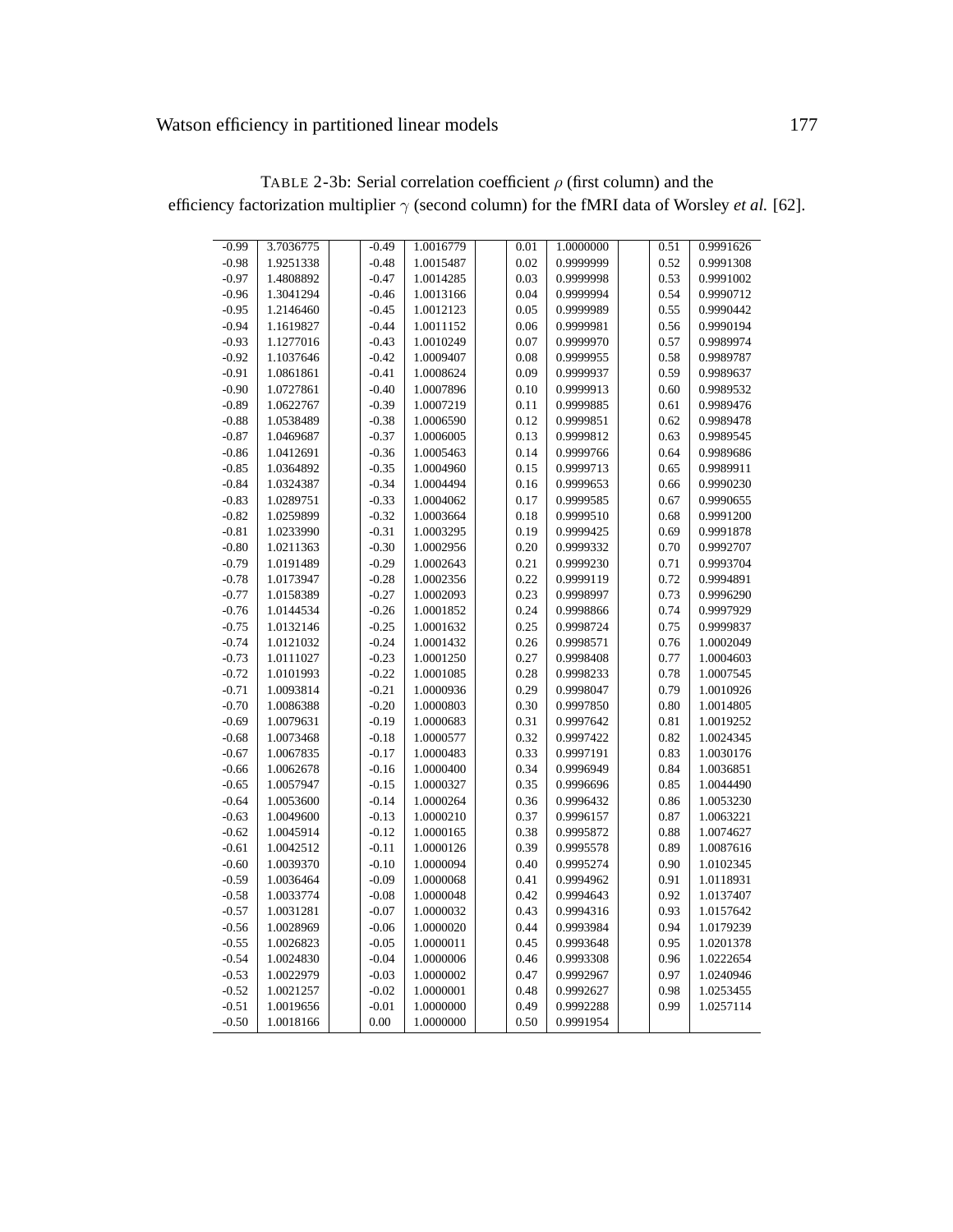

FIGURE 2-3a: A plot of the efficiency factorization multiplier  $\gamma$  (vertical axis) vs. the serial correlation coefficient  $\rho$  (horizontal axis).

# **3 Literature review**

Consider the linear (or Gauß–Markov) model

$$
E(y) = X\beta; \qquad D(y) = \sigma^2 V,\tag{3.1}
$$

where X is the  $n \times p$  model (or design) matrix and V is the  $n \times n$  dispersion matrix. The  $p \times 1$  vector  $\beta$  and the variance  $\sigma^2$  are unknown and to be estimated based on a single realization of y. The matrices  $X$  and  $V$  are assumed to be known.

When the dispersion matrix  $V$  is positive definite, then the so-called "estimating equations"

$$
\mathbf{X}'\mathbf{V}^{-1}\mathbf{X}\tilde{\boldsymbol{\beta}} = \mathbf{X}'\mathbf{V}^{-1}\mathbf{y}
$$
 (3.2)

were introduced in 1935 by Aitken [1], and are known as the *Aitken equations*, see, e.g., Hinkelmann [31]. When X has full column rank  $p < n$ , then  $X'V^{-1}X$  is positive definite (invertible) and (3.2) has the unique solution

$$
\tilde{\boldsymbol{\beta}} = (\mathbf{X}'\mathbf{V}^{-1}\mathbf{X})^{-1}\mathbf{X}'\mathbf{V}^{-1}\mathbf{y},\tag{3.3}
$$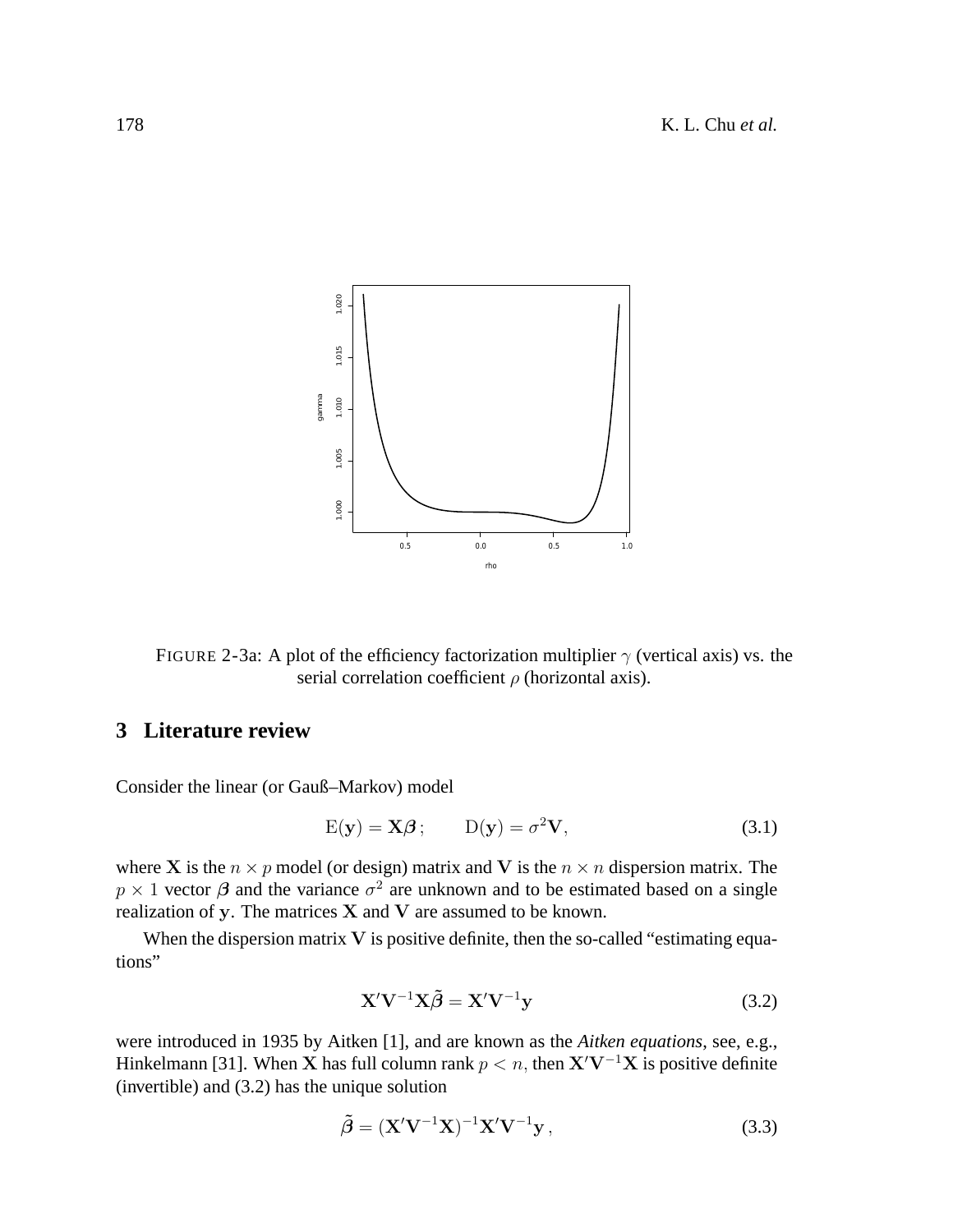say. The estimator  $\tilde{\beta}$  is known as the generalized least squares (GLS) estimator of  $\beta$ , see, e.g., Seber & Lee [51, p. 67 (2003)], and the estimator

$$
\hat{\boldsymbol{\beta}} = (\mathbf{X}'\mathbf{X})^{-1}\mathbf{X}'\mathbf{y} \tag{3.4}
$$

is the well-known ordinary least squares (OLS) estimator of  $\beta$ .

Anderson [7, (1948)] seems to have been first to consider conditions for the equality of the ordinary least squares estimator and the generalized least squares estimator, and his contributions are discussed in some detail by Baksalary, Puntanen & Styan [10, (1990)]; see also Rao [50, (1967)], Zyskind [64, (1967)], and the survey by Puntanen & Styan [47, (1989)].

As observed in *The Oxford Dictionary of Statistical Terms* [21, p. 127 (2003)], see also David [20, (1995)],

The concept of efficiency in statistical estimation is due to Fisher [26, (1922)] and is an attempt to measure objectively the relative merits of several possible estimators. The criterion adopted by Fisher was that of variance, an estimator being regarded as more 'efficient' than another if it has smaller variance.

The results of Fisher [26] concerned the estimation of a scalar-valued parameter. Wilks [61, p. 476 (1932)] introduced the notion of generalized variance as the determinant of the dispersion matrix and was the first, we believe, to define [61, p. 478 (1932)] the ratio of generalized variances as a measure of efficiency in the estimation of a vectorvalued parameter. It seems that Aitken [3, (1948)] was the first to consider the generalized variance of the ordinary least squares estimator, and that Watson, in his Ph.D. thesis [57, p. 66 (1951)], introduced the efficiency  $\phi$  of the ordinary least squares estimator as the ratio of generalized variances and showed that

$$
\phi = \frac{|\mathcal{D}(\tilde{\boldsymbol{\beta}})|}{|\mathcal{D}(\hat{\boldsymbol{\beta}})|} = \frac{|\mathbf{X}'\mathbf{X}|^2}{|\mathbf{X}'\mathbf{V}\mathbf{X}| \cdot |\mathbf{X}'\mathbf{V}^{-1}\mathbf{X}|},
$$
\n(3.5)

where  $|\cdot|$  denotes determinant. We call  $\phi$  in (3.5) the *Watson efficiency*.

It is easy to show that the Watson efficiency

$$
\phi \le 1,\tag{3.6}
$$

with equality if and only if  $\hat{\beta} = \tilde{\beta}$  with probability 1, see also (1.17) above. A lower bound for the Watson efficiency (3.5) is provided by the Bloomfield–Watson–Knott inequality

$$
\phi = \frac{|\mathbf{X}'\mathbf{X}|^2}{|\mathbf{X}'\mathbf{V}\mathbf{X}| \cdot |\mathbf{X}'\mathbf{V}^{-1}\mathbf{X}|} \ge \prod_{i=1}^m \frac{4\lambda_i \lambda_{n-i+1}}{(\lambda_i + \lambda_{n-i+1})^2},\tag{3.7}
$$

where  $m = \min(p, n - p)$  and  $\lambda_1 \geq \cdots \geq \lambda_n$  are the, necessarily positive, eigenvalues of V.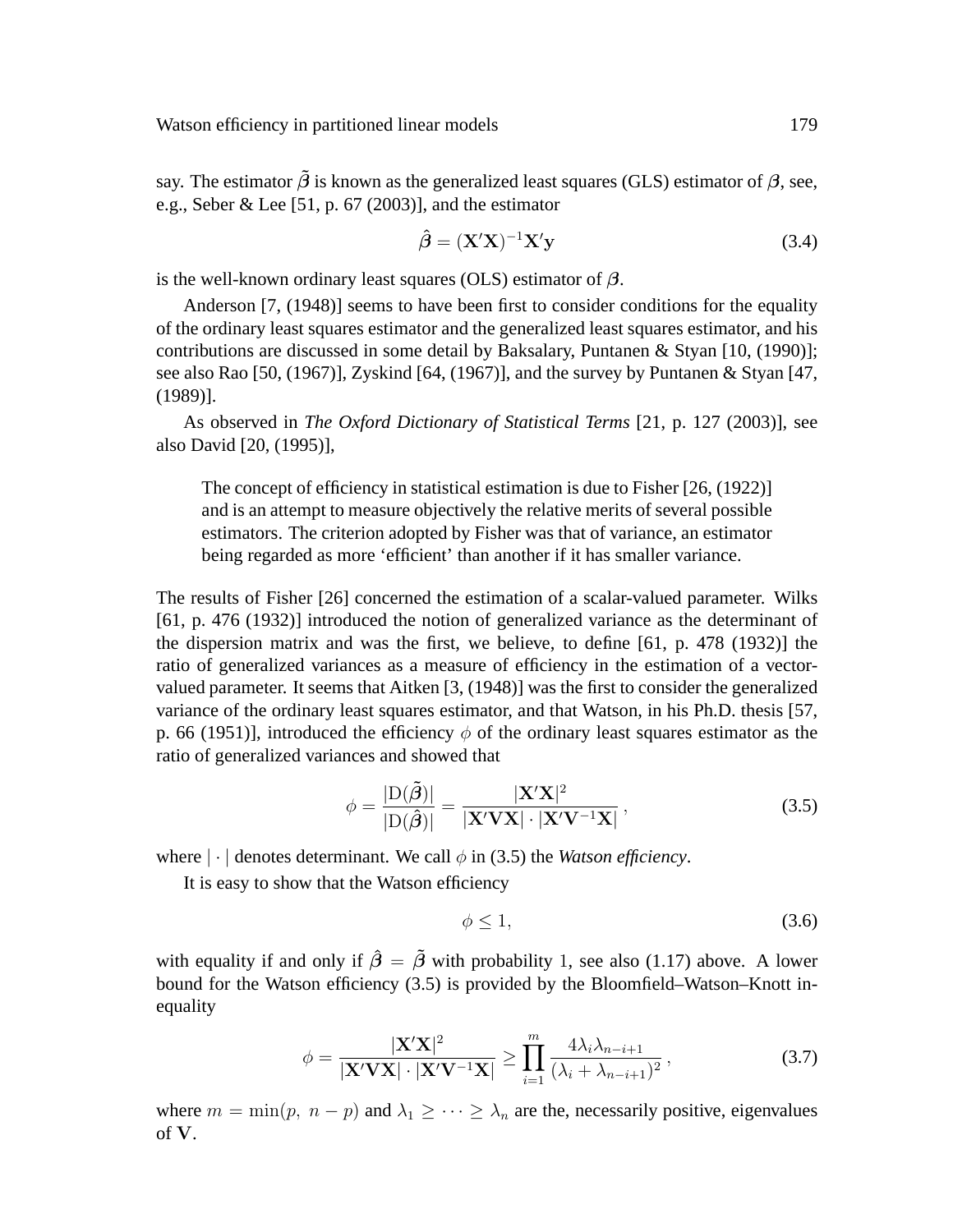The Bloomfield–Watson–Knott inequality (3.7) was originally conjectured by James Durbin, see Watson [57, p. 69 (1951)] and watson [58, p. 331 (1955)], but was first established for  $m = \min(p, n - p) \ge 2$  only much later by Bloomfield & Watson [12, (1975)] and Knott [38, (1975)]; see also Alpargu, Drury & Styan [4], Chu *et al.* [17, Lemma 4.1], Drury *et al.* [22], Khatri & Rao [36, 37], Yang [63],

When  $p = 1$ , the Bloomfield–Watson–Knott inequality (3.7) reduces, with the matrix X replaced by the vector x, to the well-known Kantorovich (or Frucht–Kantorovich) inequality:

$$
\frac{(\mathbf{x}'\mathbf{x})^2}{\mathbf{x}'\mathbf{V}\mathbf{x}\cdot\mathbf{x}'\mathbf{V}^{-1}\mathbf{x}} \ge \frac{4\lambda_1\lambda_n}{(\lambda_1 + \lambda_n)^2},
$$
\n(3.8)

which was first established by Frucht [28, (1943)] and Kantorovich [35, (1948)]. Watson [57, Appendix 1, pp. 138–139 (1951)] and [58, Appendix, pp. 340–341 (1955)] used an inequality due to John William Scott Cassels to prove (3.8) and Watson, Alpargu & Styan [59] showed that the Cassels and Kantorovich inequalities were equivalent to each other and to four other named inequalities. See also Alpargu & Styan [5, 6], Drury *et al.* [22].

Hannan [30, p. 422 (1970)] considered the efficiency of the OLSE of a particular linear function  $\mathbf{p}'\boldsymbol{\beta}$ , where p is a given  $p \times 1$  column vector, and showed that

$$
\frac{\text{var}(\mathbf{p}'\tilde{\boldsymbol{\beta}})}{\text{var}(\mathbf{p}'\hat{\boldsymbol{\beta}})} \ge \frac{4\lambda_1\lambda_n}{(\lambda_1 + \lambda_n)^2},\tag{3.9}
$$

see also Golub [29], Magness & McGuire [41], Sengupta & Jammalamadaka [52, §8.1.2, pp. 315–321], Wang & Chow [55, §5.6.2, pp. 211–215].

Bartmann & Bloomfield [11, (1981)] showed that the Watson efficiency

$$
\phi = \frac{|\mathcal{D}(\hat{\beta}_{\text{GLS}})|}{|\mathcal{D}(\hat{\beta}_{\text{OLS}})|} = \frac{|\mathbf{X}'\mathbf{X}|^2}{|\mathbf{X}'\mathbf{V}\mathbf{X}| \cdot |\mathbf{X}'\mathbf{V}^{-1}\mathbf{X}|}
$$
  
=  $|\mathbf{I} - (\mathbf{X}'\mathbf{V}\mathbf{X})^{-1}\mathbf{X}'\mathbf{V}\bar{\mathbf{X}}(\bar{\mathbf{X}}'\mathbf{V}\bar{\mathbf{X}})^{-1}\bar{\mathbf{X}}'\mathbf{V}\mathbf{X}| = \prod_{i=1}^{m} (1 - \rho_i^2),$  (3.10)

where  $\bar{\mathbf{X}}$  is an  $n \times (n-p)$  matrix such that  $\mathbf{X}'\bar{\mathbf{X}} = \mathbf{0}$  and  $\mathcal{C}(\bar{\mathbf{X}}) = \mathcal{N}(\mathbf{X})$ , where  $\mathcal{C}(\cdot)$ denotes column space (or range) and  $\mathcal{N}(\cdot)$  denotes null (column) space.

In (3.10) the upper limit  $m = \min(p, n - p)$  and the  $\rho_i^2$  are the eigenvalues of

$$
(\mathbf{X}'\mathbf{V}\mathbf{X})^{-1}\mathbf{X}'\mathbf{V}\bar{\mathbf{X}}(\bar{\mathbf{X}}'\mathbf{V}\bar{\mathbf{X}})^{-1}\bar{\mathbf{X}}'\mathbf{V}\mathbf{X}
$$
 (3.11)

and so the  $\rho_i$  may be taken as the canonical correlations between the fitted values from OLS, i.e., the elements of the vector  $X\hat{\beta}_{OLS}$ , and the residuals from OLS, i.e., the elements of the vector  $y - X\hat{\beta}_{OLS}$ ; see also Puntanen [45]. It follows at once from (3.10) that the Watson efficiency  $\phi = 1$  if and only if  $X'V\overline{X} = 0$ , as shown by Rao [50] and Zyskind [64].

As observed by Durbin & Watson [23, (1950)],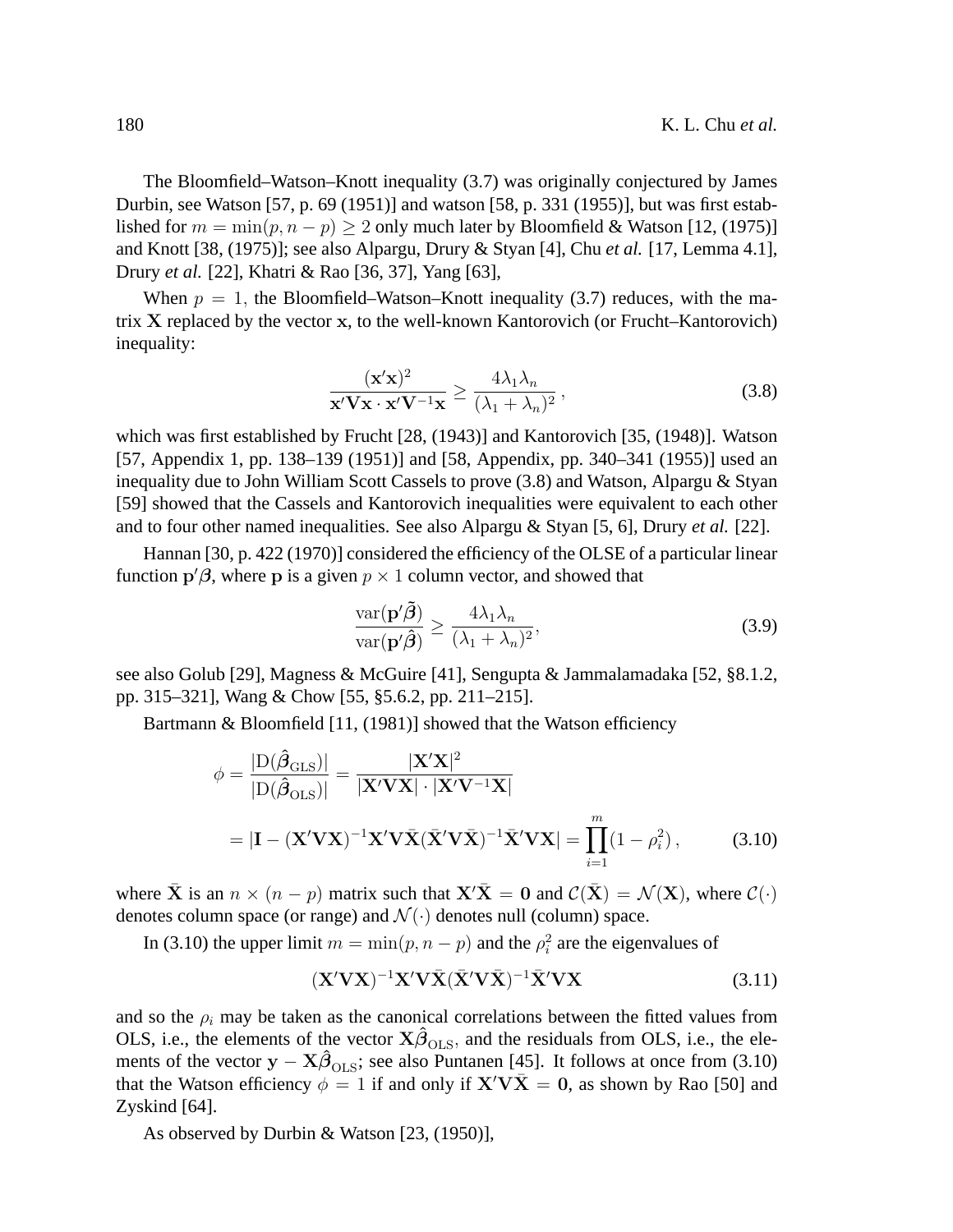A great deal of use has undoubtedly been made of least squares regression methods in circumstances in which they are known to be inapplicable. In particular, they have often been employed for the analysis of time series and similar data in which successive observations are serially correlated.

As noted in our examples in Section 2 above, the Watson efficiency  $\phi$  may be used to measure the efficiency of ordinary least squares in such situations with the dispersion matrix

$$
\mathbf{V} = \begin{pmatrix} 1 & \rho & \rho^2 & \dots & \rho^{n-2} & \rho^{n-1} \\ \rho & 1 & \rho & \dots & \rho^{n-3} & \rho^{n-2} \\ \dots & \dots & \dots & \dots & \dots & \dots \\ \rho^{n-1} & \rho^{n-2} & \rho^{n-3} & \dots & \rho & 1 \end{pmatrix},
$$
(3.12)

where  $\rho$  is the serial correlation coefficient. Let  $\mathbf{r} = \{r_i\}$  denote the vector of residsuals from ordinary least squares. Then the well-known Durbin–Watson test is based on the statistic

$$
D = \frac{\sum_{i=2}^{n} (r_i - r_{i-1})^2}{\sum_{i=1}^{n} r_i^2}.
$$
\n(3.13)

As noted by Seber & Lee [51, p. 293], the Durbin–Watson test is "perhaps the most popular test for serial correlation" and "Durbin & Watson [25, (1971)] showed that the critical region  $D < d_{\varepsilon}$  for testing the null hypothesis  $\mathcal{H}_0$ :  $\rho = 0$  against the one-sided alternative  $H_1$ :  $\rho > 0$  has certain optimal properties; for example it is the locally most powerful invariant critrical region."

When  $\mathcal{H}_0$  is true, the null distribution of D depends on the model matrix **X**, so that  $d_{\varepsilon}$  has to be specially computed for each X. Durbin & Watson [23, (1950)], however, obtained bounds  $D_L$  and  $D_U$ , say, so that  $D_L \leq D \leq D_U$ , and where the null distributions of  $D<sub>L</sub>$  and  $D<sub>U</sub>$  do not depend on X. Significance points for this "Durbin–Watson bounds test" are given by Durbin & Watson [24, (1951)] and by Koerts & Abrahamse [39, pp. 176–178 (1969)].

The Watson efficiency is not the only measure of efficiency that has been proposed. Bloomfield & Watson [12, (1975)], see also Bartmann & Bloomfield [11, (1981)], introduced the measure of efficiency

$$
\psi = \frac{1}{2} \text{tr}(\mathbf{HV} - \mathbf{V}\mathbf{H})'(\mathbf{HV} - \mathbf{V}\mathbf{H})
$$
  
= tr  $\mathbf{HV}^2 - \text{tr}(\mathbf{HV})^2 = \text{tr}\mathbf{HV}\mathbf{MV} = \text{tr}\mathbf{HV}\mathbf{MV}\mathbf{H},$  (3.14)

where  $H = X(X'X)^{-1}X$  and tr denotes trace. We will call  $\psi$  the *Bloomfield–Watson efficiency*. The matrix H is often called the *hat matrix*, see, e.g., [40].

Bloomfield & Watson [12, (1975)] showed that

$$
\psi = \text{tr}\,\mathbf{HVMVH} \leq \frac{1}{4} \sum_{i=1}^{m} (\lambda_i - \lambda_{n-i+1})^2, \qquad (3.15)
$$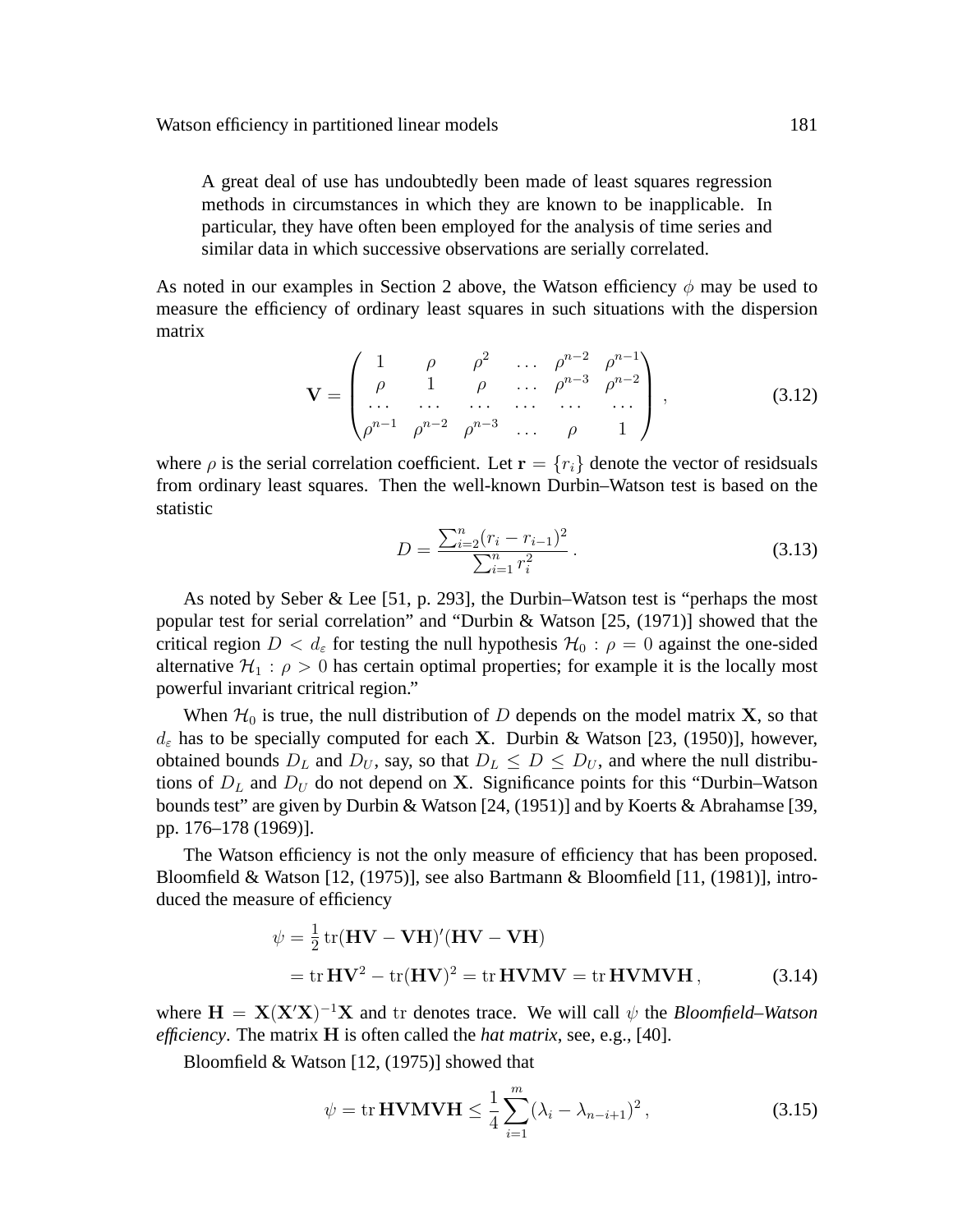where  $m = \min(p, n - p)$  and  $\lambda_1 \geq \cdots \geq \lambda_n$  are the, necessarily positive, eigenvalues of the covariance matrix V. The inequality (3.15) with  $p = 1$  was established by Styan [53, (1983)] and was called *Styan's Inequality* by Jia [33, (1996)] and Jiang [34, (1998)]. We will call (3.15) the *Bloomfield–Watson trace inequality*. We note that  $\psi = 0$  if and only if  $HVM = 0$  if and only if the Watson efficiency  $\phi = 1$ .

Our original motivation in this research was the paper [14, (1969)] by Canner, who studied the special case of simple linear regression with model matrix

$$
\mathbf{X} = \begin{pmatrix} 1 & -1 \\ 1 & 0 \\ 1 & 1 \end{pmatrix} \tag{3.16}
$$

and covariance matrix

$$
\mathbf{V} = \begin{pmatrix} 1 & 0 & 0 \\ 0 & c & 0 \\ 0 & 0 & 1 \end{pmatrix} \begin{pmatrix} 1 & r & r \\ r & 1 & r \\ r & r & 1 \end{pmatrix} \begin{pmatrix} 1 & 0 & 0 \\ 0 & c & 0 \\ 0 & 0 & 1 \end{pmatrix} = \begin{pmatrix} 1 & cr & r \\ cr & c^2 & cr \\ r & cr & 1 \end{pmatrix} . \tag{3.17}
$$

Canner  $[14]$  observed that with the model matrix X and covariance matrix V as given by (3.16) and (3.17), respectively, the generalized least squares (GLS) regression line lies completely outside the data set with probability 1 provided  $c$  and  $r$  fall into a certain region, see Chu  $[16, ch. I, §1.4, Fig. 1.2]$ . We observe that with the model matrix X and covariance matrix  $V$  as given by  $(3.16)$  and  $(3.17)$ , respectively, the generalized least squares (GLS) and ordinary least squares (OLS) regression lines are always parallel with probability 1 for all  $c, r$  such that the covariance matrix V is positive definite, and so then there is a reduction of the Watson efficiency of type 2, see  $(1.20)$  in our §1 above. This result is extended in Chu [16, ch. I, Th. 1] following results of Puntanen [46, (1996)].

#### **Acknowledgements**

We are most grateful to Keith J. Worsley for providing us with the set of data analyzed in Example 2-3. Thanks go also to Evelyn M. Styan for her help. This research was supported in part by the Natural Sciences and Engineering Research Council of Canada.

#### **References**

- [1] Aitken, A. C. On least squares and linear combination of observations. *Proceedings of the Royal Society of Edinburgh*, 55 (1935), 42–48.
- [2] Aitken, A. C. Studies in practical mathematics, I: The evaluation, with applications, of a certain triple product matrix. *Proceedings of the Royal Society of Edinburgh*, 57 (1937), 269–304.
- [3] Aitken, A. C. On a problem in correlated errors. *Proceedings of the Royal Society of Edinburgh, Section A*, 62 (1948), 369–377.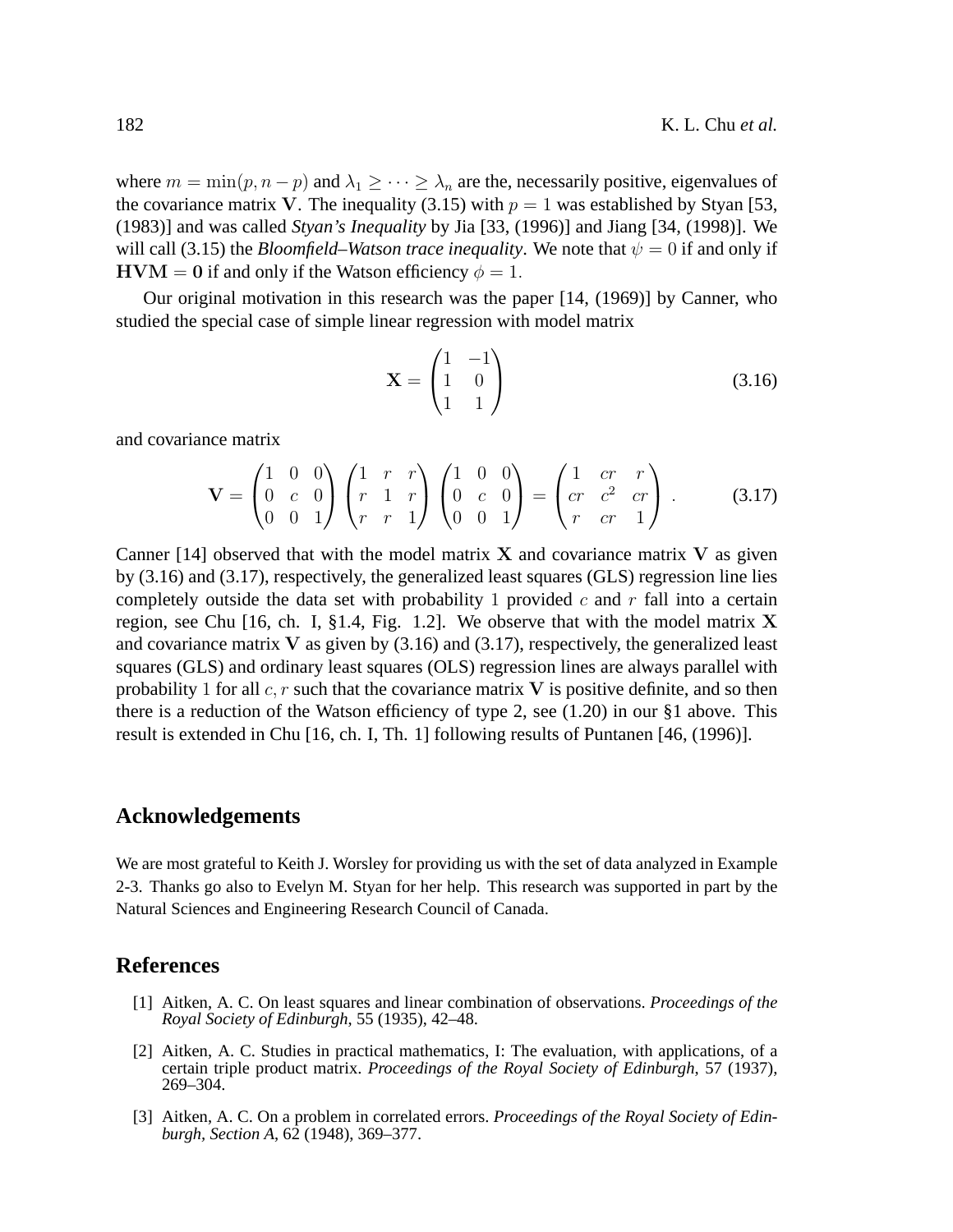- [4] Alpargu, Gülhan; Drury, S. W.; Styan, George P. H. Some remarks on the Bloomfield– Watson–Knott inequality and on some other inequalities related to the Kantorovich inequality. In *Proceedings of the Conference in Honor of Shayle R. Searle, August 9–10, 1996*, Biometrics Unit, Cornell University, Ithaca, New York, pp. 125–148, 1998.
- [5] Alpargu, Gülhan; Styan, George P. H. Some remarks and a bibliography on the Kantorovich inequality. In *Multidimensional Statistical Analysis and Theory of Random Matrices: Proceedings of the Sixth Eugene Lukacs Symposium, Bowling Green, OH, USA, 29–30 March 1996* (Gupta, Arjun K.; Girko, Vyacheslav L., eds.), VSP International Science Publishers, Zeist (Utrecht), pp. 1–13, 1996.
- [6] Alpargu, Gülhan; Styan, George P. H. Some comments and a bibliography on the Frucht– Kantorovich and Wielandt inequalities. In *Innovations in Multivariate Statistical Analysis: A Festschrift for Heinz Neudecker* Heijmans, R. D. H.; Pollock, D. S. G.; Satorra, A., eds., Kluwer Academic Publishers, Dordrecht, pp. 1–38, 2000.
- [7] Anderson, T. W. On the theory of testing serial correlation. *Skandinavisk Aktuarietidskrift*, 31 (1948), 88–116; reprinted with corrections and commentary in *The Collected Papers of T. W. Anderson: Volume 1* (George P. H. Styan, ed.), pp. 61–89 (1990).
- [8] Anderson, T. W. *The Statistical Analysis of Time Series*, Wiley Classics Library edition. Wiley, New York, 1994. (Original version: 1971.)
- [9] Baksalary, Jerzy K.; Puntanen, Simo. Characterizations of the best linear unbiased estimator in the general Gauss-Markov model with the use of matrix partial orderings. *Linear Algebra and its Applications*, 127 (1990), 363–370.
- [10] Baksalary, Jerzy K.; Puntanen, Simo; Styan, George P. H. On T. W. Anderson's contributions to solving the problem of when the ordinary least-squares estimator is best linear unbiased and to characterizing rank additivity of matrices. In *The Collected Papers of T. W. Anderson: Volume 2* (George P. H. Styan, ed.), 1579–1591 (1990).
- [11] Bartmann, Flavio C.; Bloomfield, Peter. Inefficiency and correlation. *Biometrika*, 68 (1981), 67–71.
- [12] Bloomfield, Peter; Watson, Geoffrey S. The inefficiency of least squares. *Biometrika*, 62 (1975), 121–128.
- [13] Bullmore, E. T.; Brammer, M. J.; Williams, S. C. R.; Rabe-Hesketh, S.; Janot, N., David, A. S.; Mellers, J. D. C.; Howard, R.; Sham, P. Statistical methods of estimation and inference for functional MR image analysis. *Magnetic Resonance in Medicine*, 35 (1996), 261–277.
- [14] Canner, Paul L. Some curious results using minimum variance linear unbiased estimators. *The American Statistician*, 23, no. 5 (1969), pp. 39–40.
- [15] Chipman, John S. The problem of testing for serial correlation in regression analysis: the story of a dilemma. Technical Report no. 4, Dept. of Economics, University of Minnesota, Minneapolis, 35 pp., revised June 21, 1965.
- [16] Chu, Ka Lok. *Inequalities and Equalities Associated with Ordinary Least Squares and Generalized Least Squares in Partitioned Linear Models.* Ph. D. dissertation, Dept. of Mathematics and Statistics, McGill University, Montréal (Québec), Canada, December 2004.
- [17] Chu, K. L.; Isotalo, J.; Puntanen, S.; Styan, G. P. H. On decomposing the Watson efficiency of ordinary least squares in a partitioned weakly singular linear model. *Sankhya: The Indian ¯ Journal of Statistics*, 66 (2004), 634–651.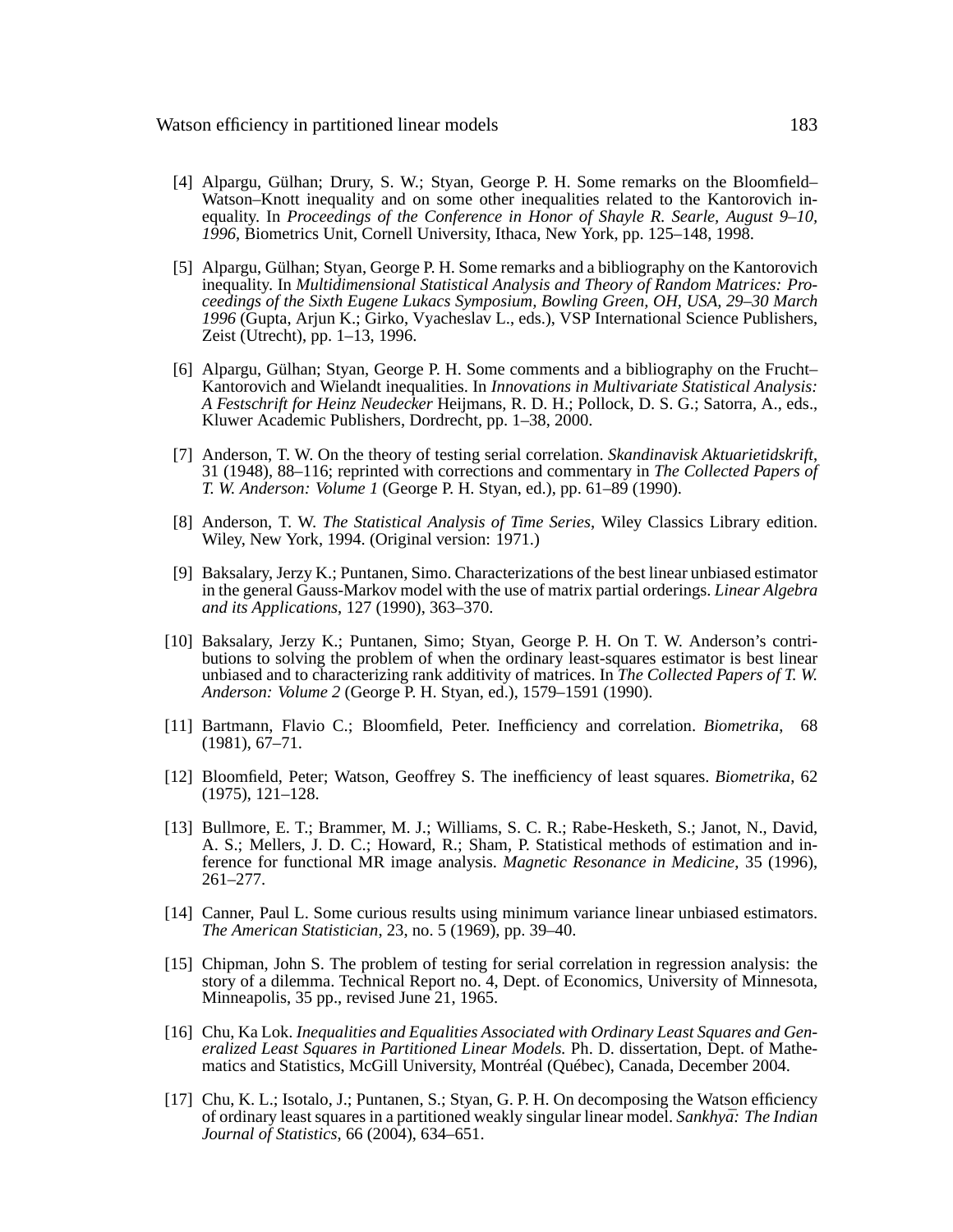- [18] Chu, Ka Lok; Isotalo, Jarkko; Puntanen, Simo; Styan, George P. H. Inequalities and equalities for the generalized efficiency function in orthogonally partitioned linear models. Invited paper for *Inequalities and Applications* (Themistocles M. Rassias, ed.), Springer, in press, 2005. [Expanded version of Report A 352, Dept. of Mathematics, Statistics & Philosophy, University of Tampere, Tampere, Finland, July 2004.]
- [19] Chu, K. L.; Isotalo, J.; Puntanen, S.; Styan, G. P. H. Some further results concerning the decomposition of the Watson efficiency in partitioned linear models. *Sankhyā: The Indian Journal of Statistics*, 67 (2005), 74–89.
- [20] David, H. A. First (?) occurrence of common terms in mathematical statistics. *The American Statistician*, 49 (1995), 121–133.
- [21] Dodge, Yadolah, ed. *The Oxford Dictionary of Statistical Terms*. Oxford University Press, 2003.
- [22] Drury, S. W.; Liu, Shuangzhe; Lu, Chang-Yu; Puntanen, Simo; Styan, George P. H. Some comments on several matrix inequalities with applications to canonical correlations: historical background and recent developments. *Sankhya: The Indian Journal of Statistics, Series ¯ A*, 64 (2002), 453–507.
- [23] Durbin, J.; Watson, G. S. Testing for serial correlation in least squares regression, I. *Biometrika*, 37 (1950), 409–428. (Corrections in [24, pp. 177–178 (1951)].)
- [24] Durbin, J.; Watson, G. S. Testing for serial correlation in least squares regression II. *Biometrika*, 38 (1951), 159–178.
- [25] Durbin, J.; Watson, G. S. Testing for serial correlation in least squares regression III. *Biometrika*, 58 (1971), 1–42.
- [26] Fisher, R. A. On the mathematical foundations of theoretical statistics. *Philosophical Transactions of the Royal Society of London, Series A: Mathematical and Physical Sciences*, 222 (1922), 309–368. (Reprinted in *Collected Papers of R. A. Fisher, Volume I: 1912–24* (Bennett, J. H., ed.), pp. 275–335 (1971).
- [27] Friston, K. J.; Holmes, A. P.; Worsley, K. J.; Poline, J.-B.; Frith, C. D.; Frackowiak, R. S. J. Statistical parametric maps in functional imaging: a general linear approach. *Human Brain Mapping*, 2 (1995), 189–210.
- [28] Frucht, Roberto. Sobre algunas desigualdades: observación relativa a la solución del Problema  $N^{\circ}$  21, indicada por el Ing. Ernesto M. Saleme [with an untitled appendix by Beppo Levi, all in Spanish]. *Mathematicæ Notæ–Boletin del Instituto de Matemática "Beppo Levi" (Rosario)*, 3 (1943), 41–46. (Translated into English as Appendix A in Watson, Alpargu & Styan [59, (1997)].)
- [29] Golub, Gene H. Comparison of the variance of minimum variance and weighted least squares regression coefficients. *The Annals of Mathematical Statistics*, 37 (1963), 984–991.
- [30] Hannan, E. *Multiple Time Series*. Wiley, New York, 1970.
- [31] Hinkelmann, Klaus. Aitken equations. In *Encyclopedia of Statistical Sciences: Update Volume 1* (Kotz, Samuel; Read, Campbell B.; Banks, David L., eds.), Wiley, New York, pp. 22– 23, 1997.
- [32] Huuhtanen, Pentti; Liski, Erkki; Pukkila, Tarmo; Puntanen, Simo, eds. *Festschrift for Eino Haikala on his Seventieth Birthday*. Acta Universitatis Tamperensis Series 153, University of Tampere, Tampere, Finland.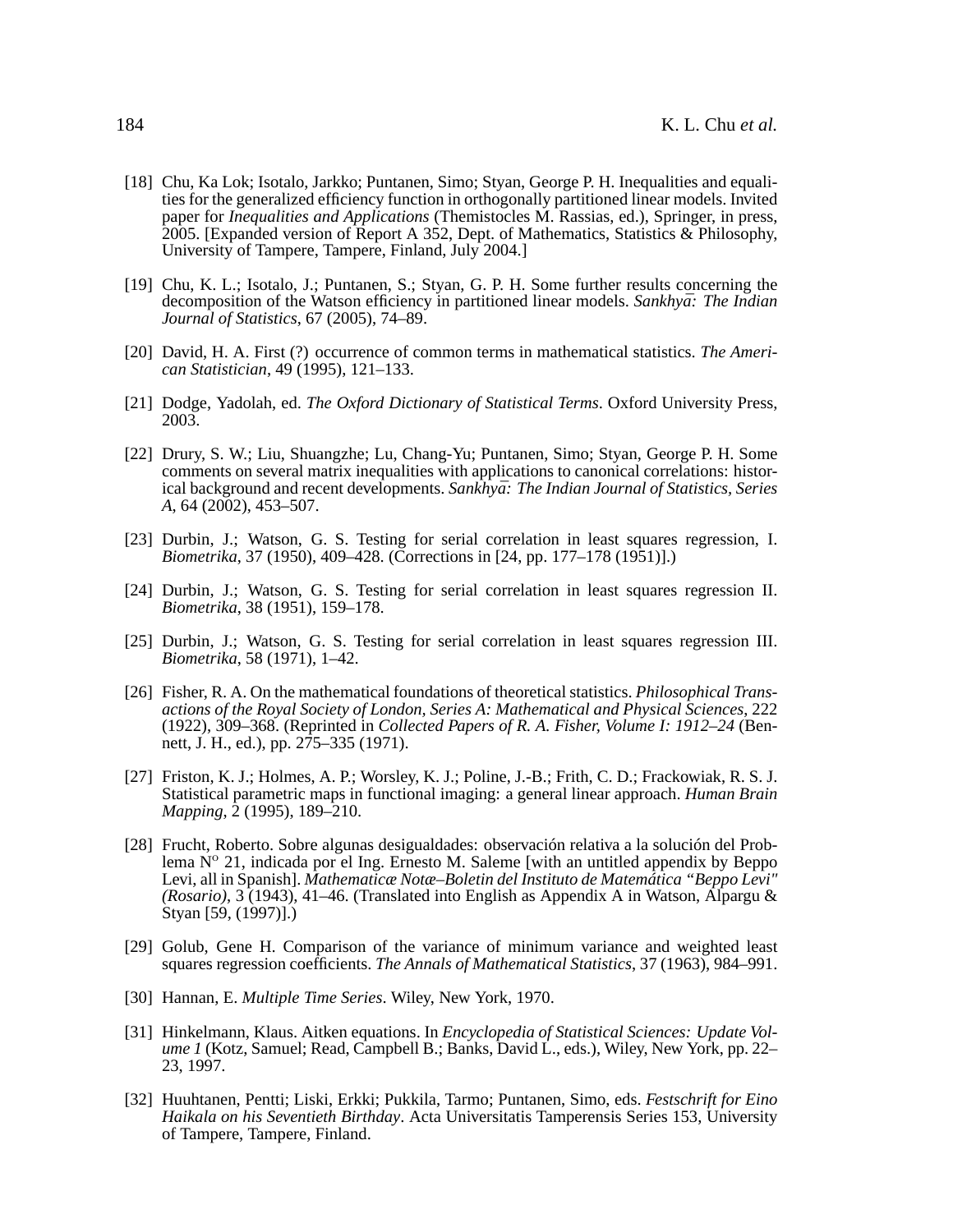- [33] Jia, Zhongzhen. An extension of Styan's inequality (in Chinese, with abstract in English). *Gongcheng Shuxue Xuebao/Journal of Engineering Mathematics (Xi'an)*, 13, no. 1 (1996), 122–126.
- [34] Jiang, Yongquan. Comment: An extension of Styan's inequality (in Chinese, with abstract in English). *Xuzhou Shifan Daxue Xuebao: Ziran Kexue Ban (Journal of Xuzhou Normal University, Natural Science Edition)*, 16, no. 1 (1998), pp. 4–5.
- [35] Kantorovich, L. V. Funkcional'nyi analiz i prikladnaya matematika (in Russian). *Uspekhi Matematiˇceski˘ı Nauk, Novaya Seriya*, 3, no. 6/28 (1948), pp. 89–185; see pp. 142–144. (Translated by C. D. Benster into English as *Functional Analysis and Applied Mathematics* and edited by G. E. Forsythe, NBS Report no. 1509 (1101-10-5100), U.S. Dept. of Commerce, National Bureau of Standards, Los Angeles, see pp. 106–109.)
- [36] Khatri, C. G.; Rao, C. Radhakrishna. Some extensions of the Kantorovich inequality and statistical applications. *Journal of Multivariate Analysis*, 11 (1981), 498–505.
- [37] Khatri, C. G.; Rao, C. Radhakrishna. Some generalizations of Kantorovich inequality. *Sankhyā: Sankhyā: The Indian Journal of Statistics, Series A 44 (1982), 91-102; reprinted* in *Selected Papers of C. R. Rao: Volume Four* (Das Gupta, S.; Ghosh, J. K.; Mitra, S. K.; Mukhopadhyay, A. C.; Prakasa Rao, B. L. S.; Rao, P. S. S. N. V. P.; Rao, S. B.; Sarma, Y. R., eds.), Indian Statistical Institute, Kolkata & New Age International (P) Limited, New Delhi, pp. 240–249, 1999.
- [38] Knott, M. On the minimum efficiency of least squares. *Biometrika*, 62 (1975), 129–132.
- [39] Koerts, J.; Abrahamse, A. P. J. *On the Theory and Application of the General Linear Model*. Rotterdam University Press, 1969.
- [40] Kotz, Samuel; Johnson, Norman L.; Read, Campbell B., eds. Hat matrix. In *Encyclopedia of Statistical Sciences, Volume 3: Faà di Bruno's Formula–Hypothesis Testing* (Kotz, Samuel; Johnson, Norman L.; Read, Campbell B., eds.), Wiley, New York, p. 580, 1983.
- [41] Magness, T. A.; McGuire, J. B. Comparison of least squares and minimum variance estimates of regression parameters. *The Annals of Mathematical Statistics*, 33 (1962), 462–470.
- [42] Marshall, Albert W.; Olkin, Ingram. *Inequalities: Theory of Majorization and its Applications* Academic Press, New York, 1979.
- [43] Odell, Patrick L. Gauss–Markov theorem. In *Encyclopedia of Statistical Sciences, Volume 3: Faà di Bruno's Formula–Hypothesis Testing* (Kotz, Samuel; Johnson, Norman L.; Read, Campbell B., eds.), Wiley, New York, pp. 314–316, 1983.
- [44] Pukkila, Tarmo; Puntanen, Simo, eds. *Proceedings of the First International Tampere Seminar on Linear Statistical Models and their Applications: University of Tampere, Tampere, Finland, August 30th to September 2nd, 1983*. Dept. of Mathematical Sciences/Statistics, University of Tampere, Tampere, Finland, 1985.
- [45] Puntanen, Simo. On the relative goodness of ordinary least squares and on some associated canonical correlations. Paper 1 in *On the Relative Goodness of Ordinary Least Squares Estimation in the General Linear Model* by Simo Puntanen, Ph.D. dissertation, Dept. of Mathematical Sciences, University of Tampere, Acta Universitatis Tamperensis Series A 216, University of Tampere, Tampere, Finland, 1987.
- [46] Puntanen, Simo. Some matrix results related to a partitioned singular linear model. *Communications in Statistics: Theory and Methods*, 25 (1996), 269–279.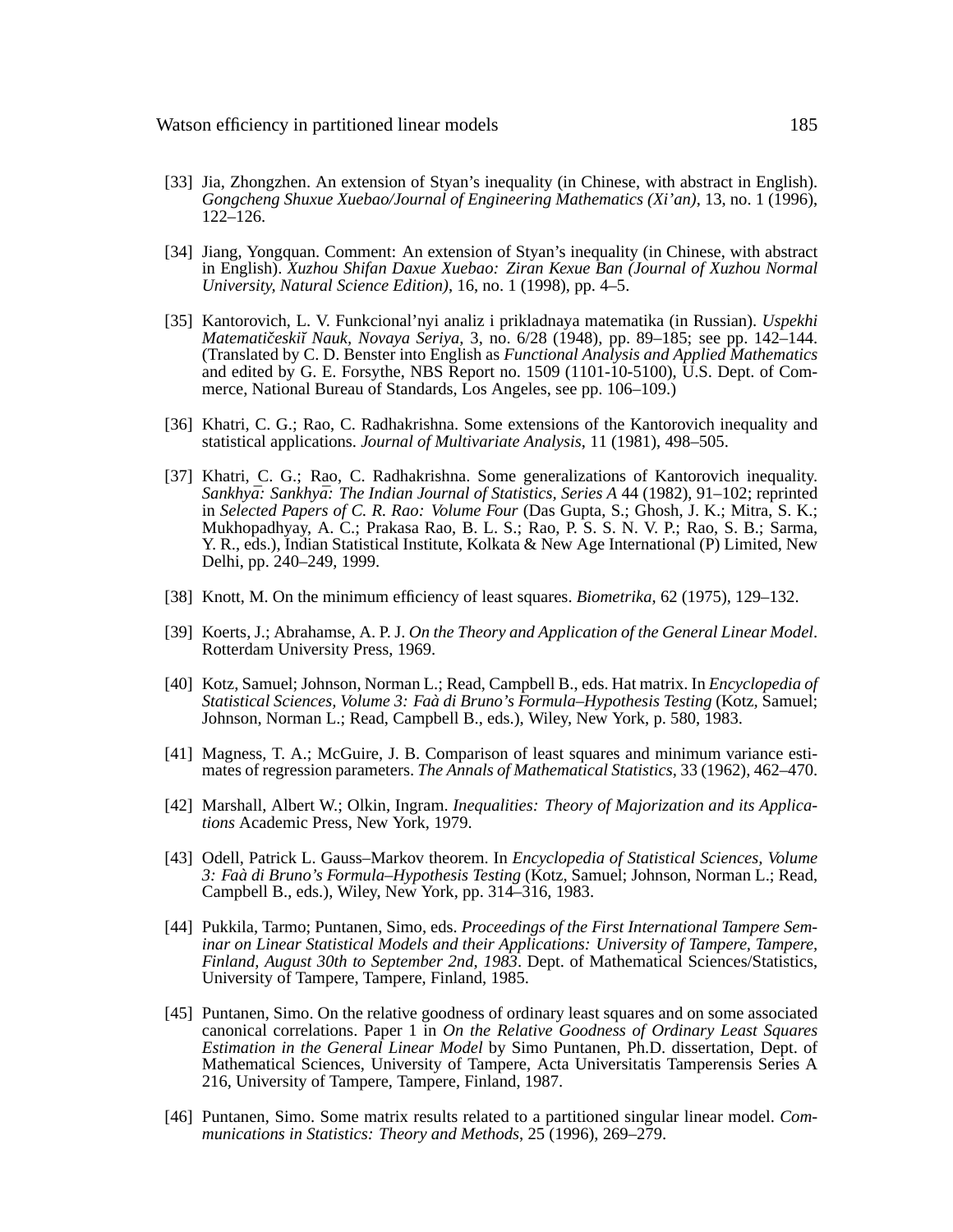- [47] Puntanen, Simo; Styan, George P. H. The equality of the ordinary least squares estimator and the best linear unbiased estimator (with comments by Oscar Kempthorne & by Shayle R. Searle and with "Reply" by the authors). *The American Statistician*, 43 (1989), 153–164.
- [48] Puntanen, Simo; Styan, George P. H. Historical introduction: Issai Schur and the early development of the Schur complement. In *The Schur Complement and Its Applications* (Fuzhen Zhang, ed.), Springer, New York, pp. 1–16, 259–288 (2005).
- [49] Puntanen, Simo; Styan, George P. H. Schur complements in statistics and probability. In *The Schur Complement and Its Applications* (Fuzhen Zhang, ed.), Springer, New York, pp. 163–226, 259–288 (2005).
- [50] Rao, C. Radhakrishna. Least squares theory using an estimated covariance matrix and its application to measurement of signals. In *Proceedings of the Fifth Berkeley Symposium on Mathematical Statistics and Probability held at the Statistical Laboratory, University of California, June 21–July 18, 1965 and December 27, 1965–January 7, 1966, Volume I: Statistics* (Le Cam, Lucien M.; Neyman, Jerzy, eds.), University of California Press, Berkeley, pp. 355–372, 1967; reprinted in *Selected Papers of C. R. Rao: Volume Three* (Das Gupta, S.; Ghosh, J. K.; Mitra, S. K.; Mukhopadhyay, A. C.; Prakasa Rao, B. L. S.; Rao, P. S. S. N. V. P.; Rao, S. B.; Sarma, Y. R., eds.), Indian Statistical Institute, Kolkata & New Age International (P) Limited, New Delhi, pp. 92–108, 1995.
- [51] Seber, George A. F.; Lee, Alan J. *Linear Regression Analysis*, 2nd edition. Wiley-Interscience, Hoboken, New Jersey, 2003. (Original version by George A. F. Seber, Wiley, New York, 1977.)
- [52] Sengupta, Debasis; Jammalamadaka, Sreenivasa Rao. *Linear Models: An Integrated Approach*. World Scientific, Singapore, 2003.
- [53] Styan, George P. H. On some inequalities associated with ordinary least squares and the Kantorovich inequality. In Huuhtanen *et al.* [32, pp. 158–166 (1983)].
- [54] Styan, George P. H. Schur complements and linear statistical models. In Pukkila & Puntanen [44, pp. 37–75 (1985)].
- [55] Wang, Song-Gui; Chow, Shein-Chung. *Advanced Linear Models: Theory and Applications*. Statistics: Textbooks and Monographs 141, Marcel Dekker, New York, 1994.
- [56] Ward, Laurel Lorraine. *Is Uncorrelating the Residuals Worth It?* M.Sc. thesis, Dept. of Mathematics, McGill University, March 1973.
- [57] Watson, Geoffrey S. *Serial Correlation in Regression Analysis.* Ph.D. thesis, Dept. of Experimental Statistics, North Carolina State College, Raleigh, 1951.
- [58] Watson, Geoffrey S. Serial correlation in regression analysis, I. *Biometrika*, 42 (1955), 327–341.
- [59] Watson, Geoffrey S.; Alpargu, Gülhan; Styan, George P. H. Some comments on six inequalities associated with the inefficiency of ordinary least squares with one regressor. *Linear Algebra and its Applications*, 264 (1997), 13–53.
- [60] Weisberg, Sanford. *Applied Linear Regression*, 2nd edition. Wiley, New York, 1985. (Original version: 1980; 3rd edition, expected February 2005.)
- [61] Wilks, S. S. Certain generalizations in the analysis of variance. *Biometrika*, 24 (1932), 471– 494. (Reprinted in *S. S. Wilks: Collected Papers, Contributions to Mathematical Statistics* (Anderson, T. W., ed.), Wiley, New York, pp. 80–103, 1967.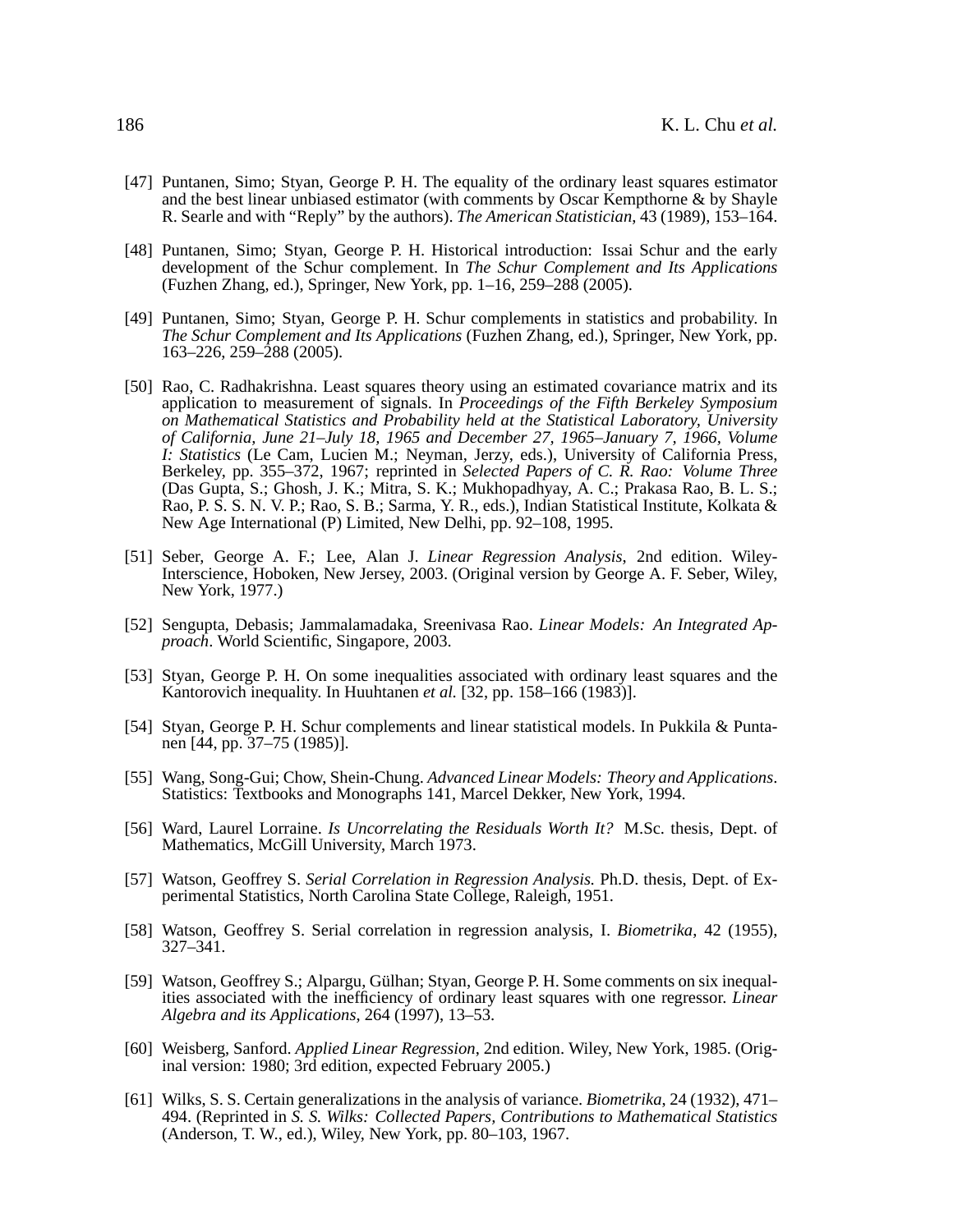- [62] Worsley, K. J.; Liao, C. H.; Aston, J.; Petre, V.; Duncan, G. H.; Morales, F.; Evans, A. C. A general statistical analysis for fMRI data. *NeuroImage*, 15 (2002), 1–15.
- [63] Yang, Hu. A brief proof on the generalized variance bound of the relative efficiency in statistics. *Communications in Statistics–Theory and Methods*, 19 (1990), 4587–4590.
- [64] Zyskind, George. On canonical forms, non-negative covariance matrices and best and simple least squares linear estimators in linear models. *The Annals of Mathematical Statistics*, 38 (1967), 1092–1109.
- [65] Zyskind, George; Martin, Frank B. On best linear estimation and a general Gauss–Markov theorem in linear models with arbitrary nonnegative covariance structure. *SIAM Journal on Applied Mathematics*, 17 (1969), 1190–1202.